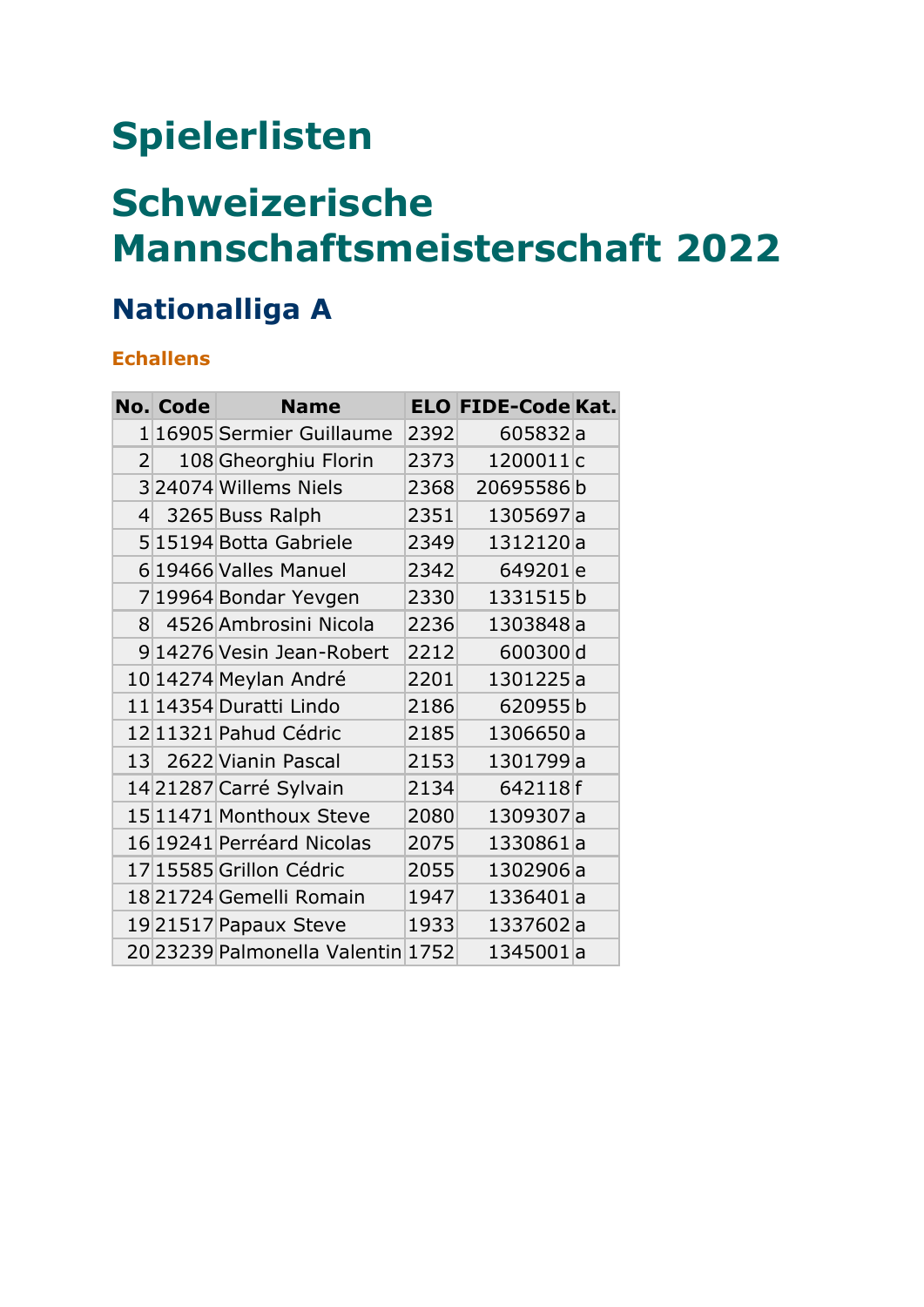#### **Genève**

|                | <b>No. Code</b> | <b>Name</b>                        |      | <b>ELO FIDE-Code Kat.</b> |  |
|----------------|-----------------|------------------------------------|------|---------------------------|--|
|                |                 | 1 18680 Edouard Romain             | 2648 | 633429 <sub>e</sub>       |  |
|                |                 | 2 17325 Vernay Clovis              | 2547 | 633046b                   |  |
|                |                 | 321154 Fontaine Robert             | 2533 | 605590b                   |  |
|                |                 | 4 12938 Riff Jean-Noël             | 2500 | 611190d                   |  |
| 5 <sup>1</sup> |                 | 4857 Sokolov Andrei                | 2479 | 627089c                   |  |
|                |                 | 625115 Benitah Yohan               | 2383 | 609560b                   |  |
|                |                 | 7 19319 Burri Quentin              | 2369 | 26028654d                 |  |
|                |                 | 8 10271 Vuilleumier Alexandre 2362 |      | 1305662a                  |  |
| 9              |                 | 1912 Landenbergue Claude 2324      |      | 1300130a                  |  |
| 10             |                 | 2168 Gerber Richard                | 2266 | 1300652a                  |  |
| 11             |                 | 2767 Geiser Laurent                | 2245 | 1302361a                  |  |
| 12             |                 | 7205 Wolff Armel-David             | 2198 | 1302612a                  |  |
| 13             |                 | 1247 Batchinsky Stéphane           | 2179 | 1300253a                  |  |
| 14             |                 | 7817 Kovacevic Vladimir            | 2161 | 906662b                   |  |
|                |                 | 15 16394 De Seroux Camille         | 2161 | 1305620a                  |  |
|                |                 | 16 24656 Li Dominique              | 2160 | 5400724b                  |  |
|                |                 | 17 21905 Kostov Deyan Samuil       | 2121 | 30909015b                 |  |
|                |                 | 18 15278 Fabre Mathias             | 2079 | 1312839a                  |  |
|                |                 | 1922366 Kostov Kyrill              | 1957 | 2933926b                  |  |
|                |                 | 20 15279 Delmonico Nils            | 1955 | 1314475a                  |  |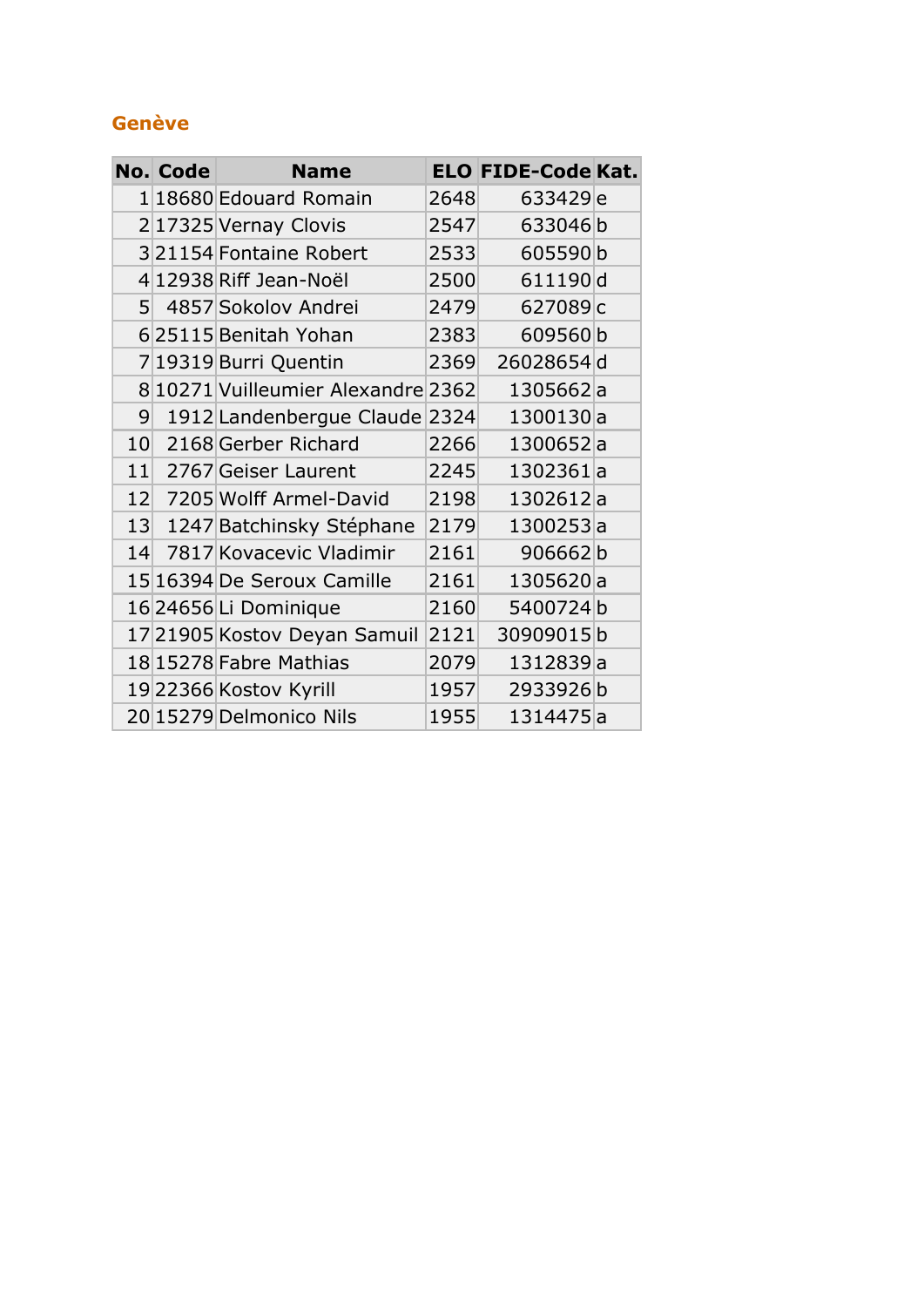#### **Luzern**

|    | <b>No. Code</b> | <b>Name</b>                |      | <b>ELO FIDE-Code Kat.</b> |  |
|----|-----------------|----------------------------|------|---------------------------|--|
| 1  |                 | 101 Hübner Robert          | 2602 | 4600010c                  |  |
|    |                 | 221168 Krämer Martin       | 2567 | 4671910 <sub>e</sub>      |  |
|    |                 | 3 12299 Kurmann Oliver     | 2485 | 1308173a                  |  |
| 4  |                 | 3683 Atlas Valery          | 2424 | 12000035d                 |  |
|    |                 | 5 14692 Gähwiler Gabriel   | 2423 | 1314530 a                 |  |
|    |                 | 6 16264 Fröwis Georg       | 2416 | 1618423d                  |  |
|    |                 | 719264 Bänziger Fabian     | 2413 | 1330110a                  |  |
| 8  |                 | 4050 Lötscher Roland       | 2377 | 1305239a                  |  |
|    |                 | 9 13082 Riff Vincent       | 2359 | 617776d                   |  |
|    |                 | 10 15408 Gloor Roger       | 2347 | 1316958a                  |  |
| 11 |                 | 5689 Weindl Alfred         | 2326 | 4600738d                  |  |
|    |                 | 12 10224 Almada Enrique    | 2325 | 1301802a                  |  |
|    |                 | 13 17101 Rusey Aleksandar  | 2324 | 2907755b                  |  |
|    |                 | 14 17671 Hakimifard Ghazal | 2297 | 12506540b                 |  |
|    |                 | 15 4136 Lötscher Pirmin    | 2076 | 1305190a                  |  |
|    |                 | 16 14147 Benmia Belhadri   | 2051 | 1318306b                  |  |
|    |                 | 17 21314 Naarden Amindo    | 2045 | 1018507b                  |  |
|    |                 | 18 15732 Bucher Silvio     | 2039 | 1313967a                  |  |
| 19 |                 | 8483 Portmann Daniel       | 2000 | 1303490a                  |  |
| 20 |                 | 1726 Schmid Jörg           | 1934 | 1318934a                  |  |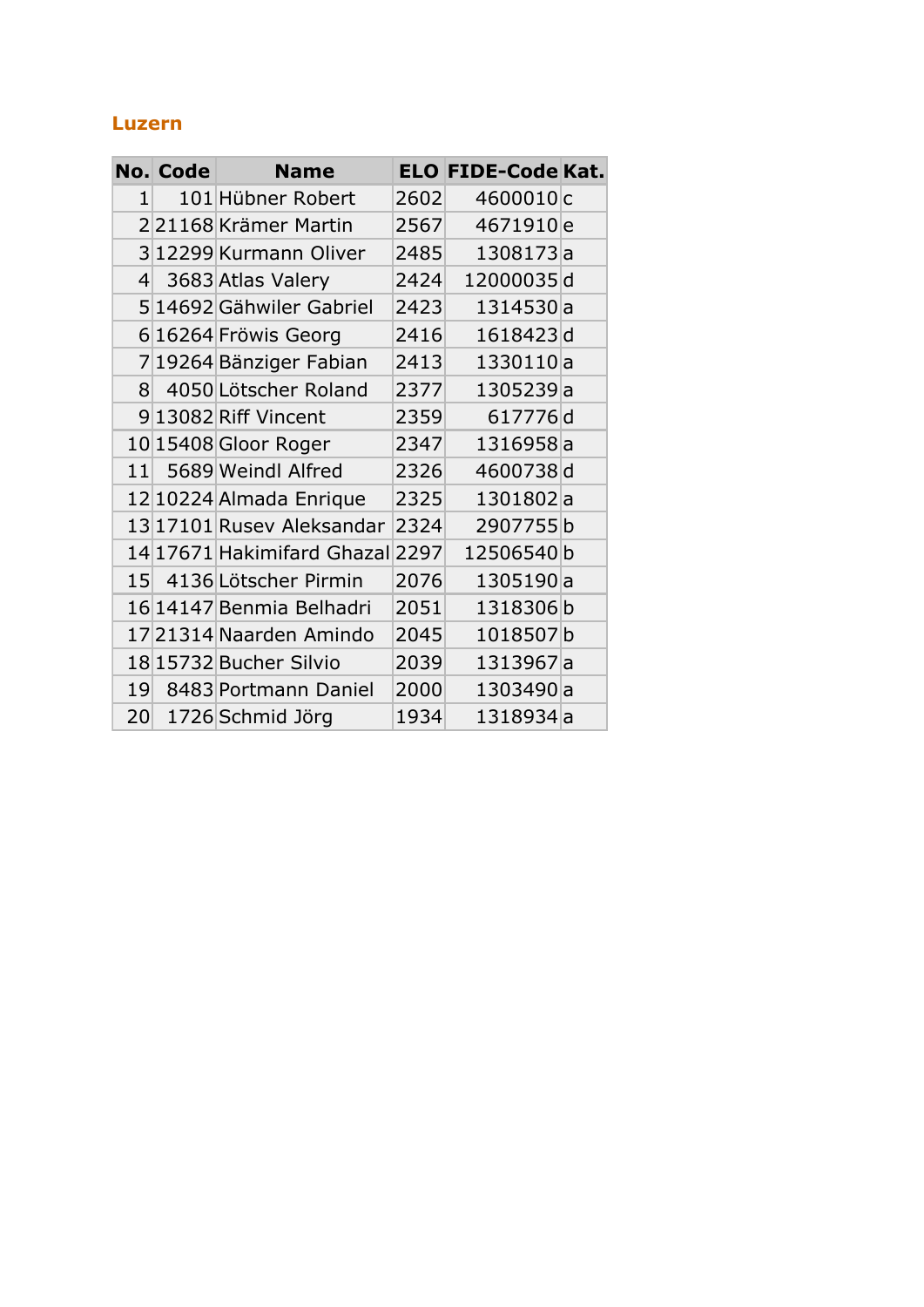#### **Nimzowitsch**

|                 | <b>No. Code</b> | <b>Name</b>                            |      | <b>ELO FIDE-Code Kat.</b> |  |
|-----------------|-----------------|----------------------------------------|------|---------------------------|--|
|                 |                 | 1 24279 Luther Thomas                  | 2519 | 4611420 <sub>e</sub>      |  |
|                 |                 | 2 9502 Gallagher Joseph                | 2470 | 1303422a                  |  |
|                 |                 | 3 17460 Viennot Dylan                  | 2299 | 676098d                   |  |
|                 |                 | 424239 Florescu Codrut Constantin 2277 |      | 1202200b                  |  |
|                 |                 | 5 3526 Georges Sacha                   | 2254 | 1301160f                  |  |
|                 |                 | 621513 Bäumer Lars                     | 2246 | 4665589f                  |  |
|                 |                 | 7 14011 Nabavi Parwis                  | 2213 | 1308696f                  |  |
| 8 <sup>1</sup>  |                 | 1160 Stehli Martin                     | 2191 | 1313282f                  |  |
|                 |                 | 9 9997 Bajraktari Perparim             | 2184 | 1307711 f                 |  |
|                 |                 | 10 7371 Drechsler Christoph            | 2177 | 1305280f                  |  |
|                 |                 | 11 19133 Chennaoui Yasin               | 2158 | 1330667f                  |  |
|                 |                 | 12 25860 Janovsky Jozef                | 2131 | 14911426f                 |  |
|                 |                 | 13 21093 Toenz Arthur                  | 2106 | 20652887f                 |  |
|                 |                 | 14 15294 Myers Geoffrey                | 2087 | 1310976f                  |  |
|                 |                 | 15 22835 Alic Miran                    | 2077 | 24605425f                 |  |
|                 |                 | 16 22254 Heerd Thomas                  | 2043 | 4692403f                  |  |
|                 |                 | 17 12487 Schwab Felix                  | 1985 | 1311450f                  |  |
|                 |                 | 18 1281 Egli Urs Martin                | 1975 | 1306685f                  |  |
|                 |                 | 19 24551 Clausen Karl Erik             | 1936 | 54585767f                 |  |
| 20 <sup>1</sup> |                 | 515 Vifian Heinz                       | 1885 | 1304194f                  |  |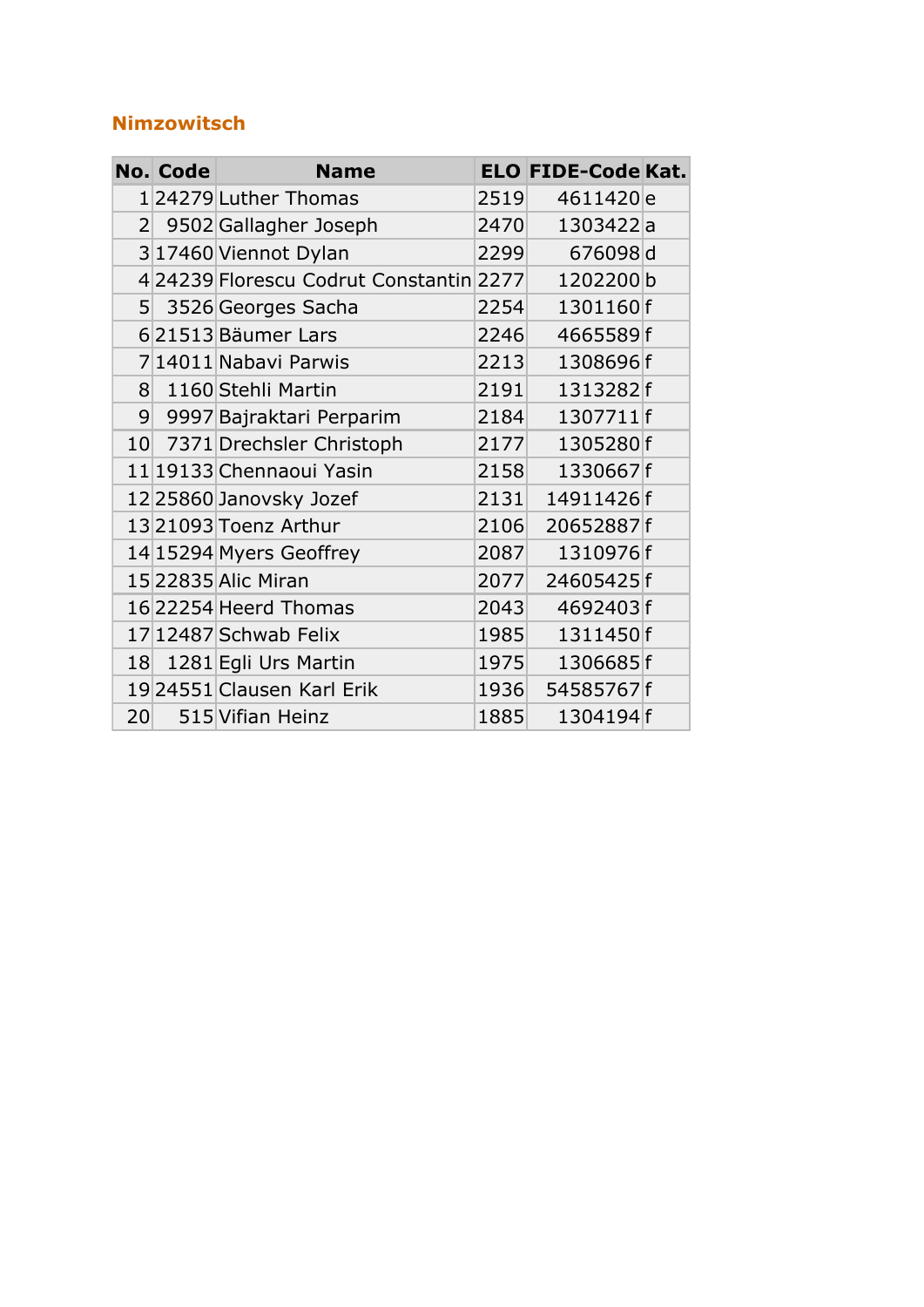#### **Nyon**

| No. Code | <b>Name</b>               |      | <b>ELO FIDE-Code Kat.</b> |  |
|----------|---------------------------|------|---------------------------|--|
|          | 1 18082 Netzer Jean       | 2413 | 623350 a                  |  |
|          | 219219 Ondozi Murtez      | 2399 | 937576 <sub>e</sub>       |  |
|          | 322303 Joie Sébastien     | 2362 | 650420d                   |  |
|          | 4 19223 Rasch Holger      | 2247 | 4615670b                  |  |
|          | 525417 Menard Baptiste    | 2241 | 26012790 <sub>e</sub>     |  |
|          | 6 12970 Ermeni Avni       | 2241 | 912840 a                  |  |
|          | 7 15843 Duport Nicolas    | 2208 | 1314424a                  |  |
|          | 8 22852 N'Guyen Emilien   | 2205 | 26035898e                 |  |
|          | 9 17640 Skouvaklis Alexis | 2171 | 1301322a                  |  |
|          | 10 6343 Guex Pascal       | 2117 | 1303244a                  |  |
|          | 11 1840 Rochat Georges    | 2095 | 1303783a                  |  |
|          | 12 11245 Vilaseca Laurent | 2095 | 1310240a                  |  |
|          | 13 25360 Betton Olivier   | 2089 | 629219 <sub>e</sub>       |  |
|          | 14 14 640 Bertola Numa    | 2085 | 1314262a                  |  |
|          | 15 24420 Promonet Claude  | 2062 | 633992d                   |  |
|          | 16 3840 Michaud Christian | 2055 | 1304895a                  |  |
|          | 17 21321 Schweitzer Olaf  | 2034 | 634123d                   |  |
|          | 18 21707 Asllani Dorian   | 2003 | 1341332a                  |  |
|          | 19 17903 Gautier Selvan   | 1965 | 26010208b                 |  |
|          | 20 23118 Reynolds Anthony | 1815 | 26082730 <sub>e</sub>     |  |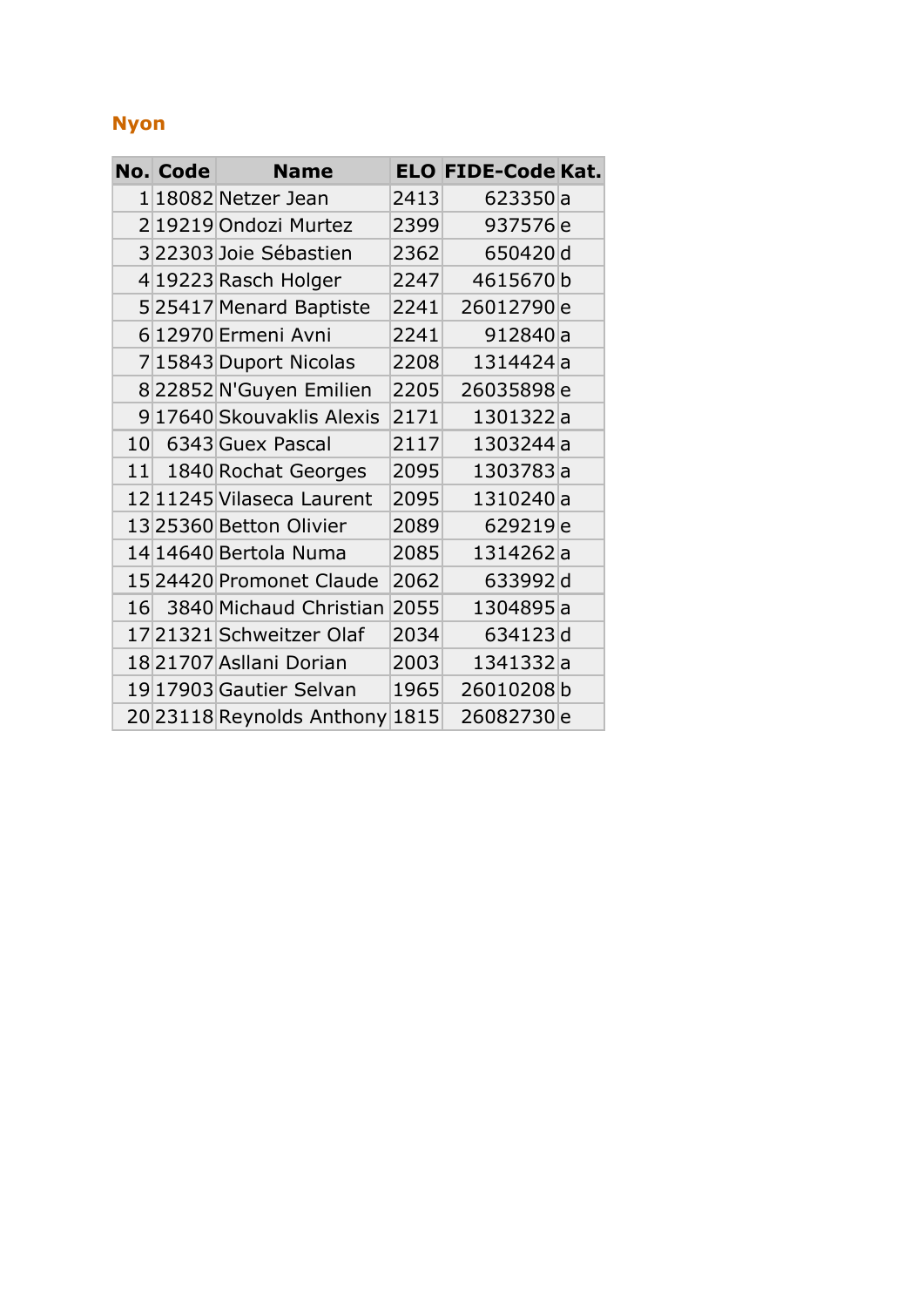#### **Réti**

|                | <b>No. Code</b> | <b>Name</b>                             |      | <b>ELO FIDE-Code Kat.</b> |  |
|----------------|-----------------|-----------------------------------------|------|---------------------------|--|
|                |                 | 1 19008 Bogner Sebastian                | 2567 | 4692055b                  |  |
|                |                 | 2 16344 Stojanovic Mihajlo              | 2524 | 916366 <sub>e</sub>       |  |
|                |                 | 324067 Martins David Pires Tavares 2422 |      | 1909991b                  |  |
| $\overline{4}$ |                 | 67 Maier Christian                      | 2349 | 4601955c                  |  |
|                |                 | 5 5675 Antognini Francesco              | 2296 | 1308106a                  |  |
|                |                 | 6 25779 Sigfusson Sigurdur Dadi         | 2287 | 2300168f                  |  |
|                |                 | 7 12225 Gantner Matthias                | 2269 | 1310534a                  |  |
|                |                 | 813128 Wyss Jonas                       | 2266 | 1311387a                  |  |
|                |                 | 925397 Jusup Matej                      | 2243 | 14517876f                 |  |
|                |                 | 10 25724 Lepot Simon                    | 2224 | 659169f                   |  |
| 11             |                 | 9190 Kriste Vincent                     | 2207 | 1309714a                  |  |
|                |                 | 1221147 Lou Vincent                     | 2186 | 1334972a                  |  |
|                |                 | 13 10282 Pfister Peter                  | 2159 | 1303562a                  |  |
|                |                 | 14 14352 Wüthrich Lorenz                | 2158 | 1314327a                  |  |
|                |                 | 15 25406 Rodriguez Polo Mateo           | 2142 | 24509396f                 |  |
|                |                 | 16 18444 Porras Campo Rubén             | 2135 | 2226880a                  |  |
|                |                 | 17 23469 Allard Thomas                  | 2119 | 676160 f                  |  |
|                |                 | 18 4984 Hauser Robert                   | 2114 | 1307720a                  |  |
|                |                 | 19 7526 Schmid Christoph                | 2092 | 1302353a                  |  |
|                |                 | 20 12988 Mansoor Sharif                 | 2068 | 1329987a                  |  |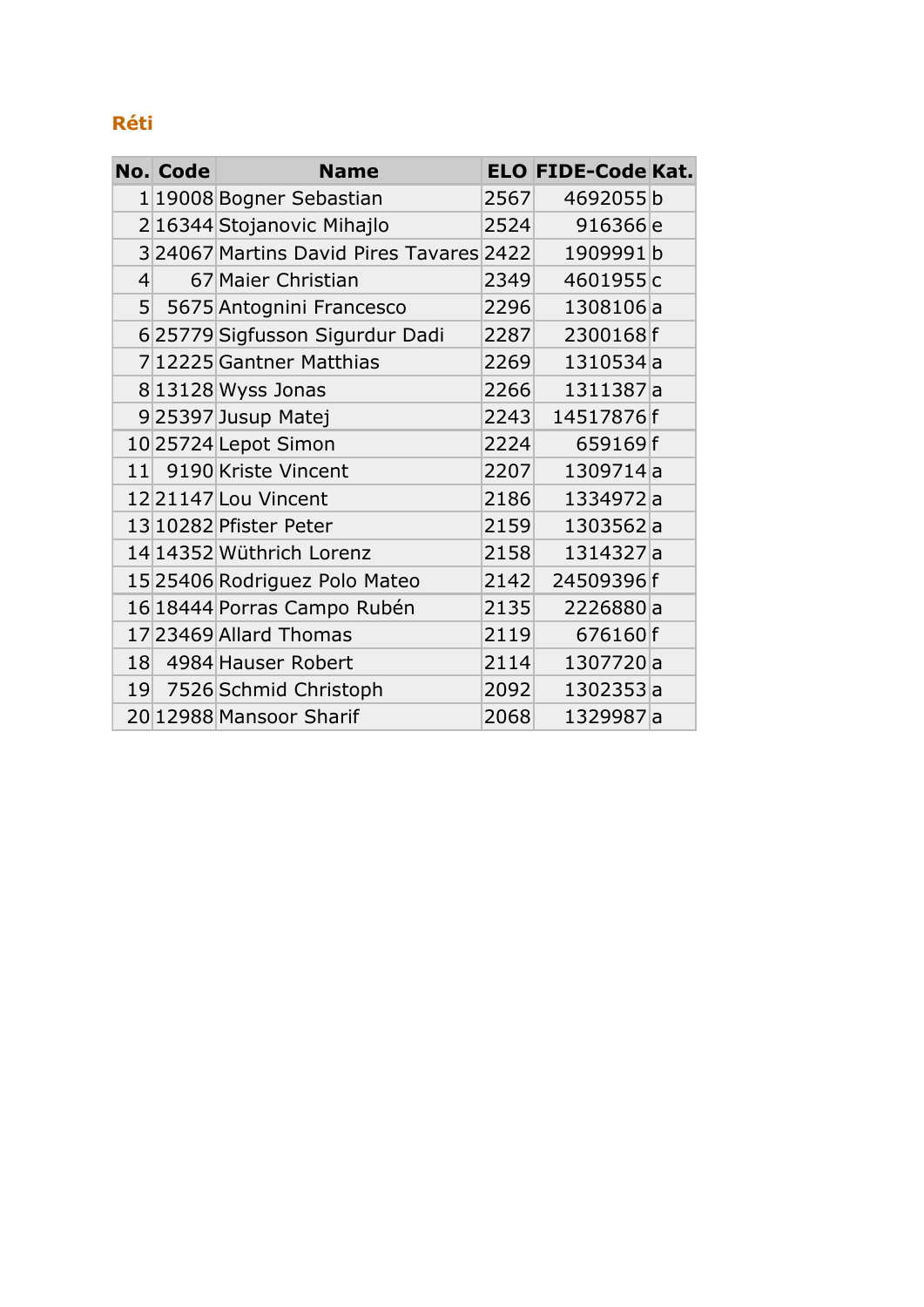#### **Riehen**

|                 | <b>No. Code</b> | <b>Name</b>                           |      | <b>ELO FIDE-Code Kat.</b> |  |
|-----------------|-----------------|---------------------------------------|------|---------------------------|--|
|                 |                 | 123620 Ragger Markus                  | 2668 | 1610856 <sub>e</sub>      |  |
|                 |                 | 2 14517 Heimann Andreas               | 2584 | 24624632d                 |  |
|                 |                 | 3 8328 Renet Olivier                  | 2491 | 600040 <sub>c</sub>       |  |
|                 |                 | 4 19769 Breder Dennis                 | 2473 | 4636945d                  |  |
|                 |                 | 5 19848 Georgiadis Ioannis            | 2467 | 4208900b                  |  |
| $6 \mid$        |                 | 84 Cvitan Ognjen                      | 2460 | 14500086c                 |  |
|                 |                 | 721106 Brunner Nicolas                | 2437 | 620246d                   |  |
|                 |                 | 8 18296 Haag Gregor                   | 2395 | 24680931d                 |  |
| $\overline{9}$  |                 | 1340 Schmidt-Schaeffer Sebastian 2349 |      | 4610148c                  |  |
|                 |                 | 10 9206 Werner Clemens                | 2316 | 4604636c                  |  |
| 11              |                 | 1973 Jäggi Dorian                     | 2308 | 1306294a                  |  |
|                 |                 | 12 241 Rüfenacht Matthias             | 2291 | 1300300a                  |  |
|                 | 13              | 19 Wirthensohn Heinz                  | 2272 | 1300059a                  |  |
|                 |                 | 14 12821 Herbrechtsmeier Christof     | 2206 | 4603737b                  |  |
| 15 <sup>l</sup> |                 | 7544 Giertz Niklaus                   | 2164 | 1300580a                  |  |
|                 |                 | 16 18518 Dill Xaver                   | 2163 | 1330950a                  |  |
|                 |                 | 17 24781 Resa Tobias                  | 2136 | 24687642f                 |  |
|                 |                 | 18 17587 Pommerehne Michael           | 2097 | 24680974f                 |  |
| 19              |                 | 1074 Luginbühl Robert                 | 2095 | 1330365a                  |  |
| 20              |                 | 243 Erismann Peter                    | 2031 | 1300750a                  |  |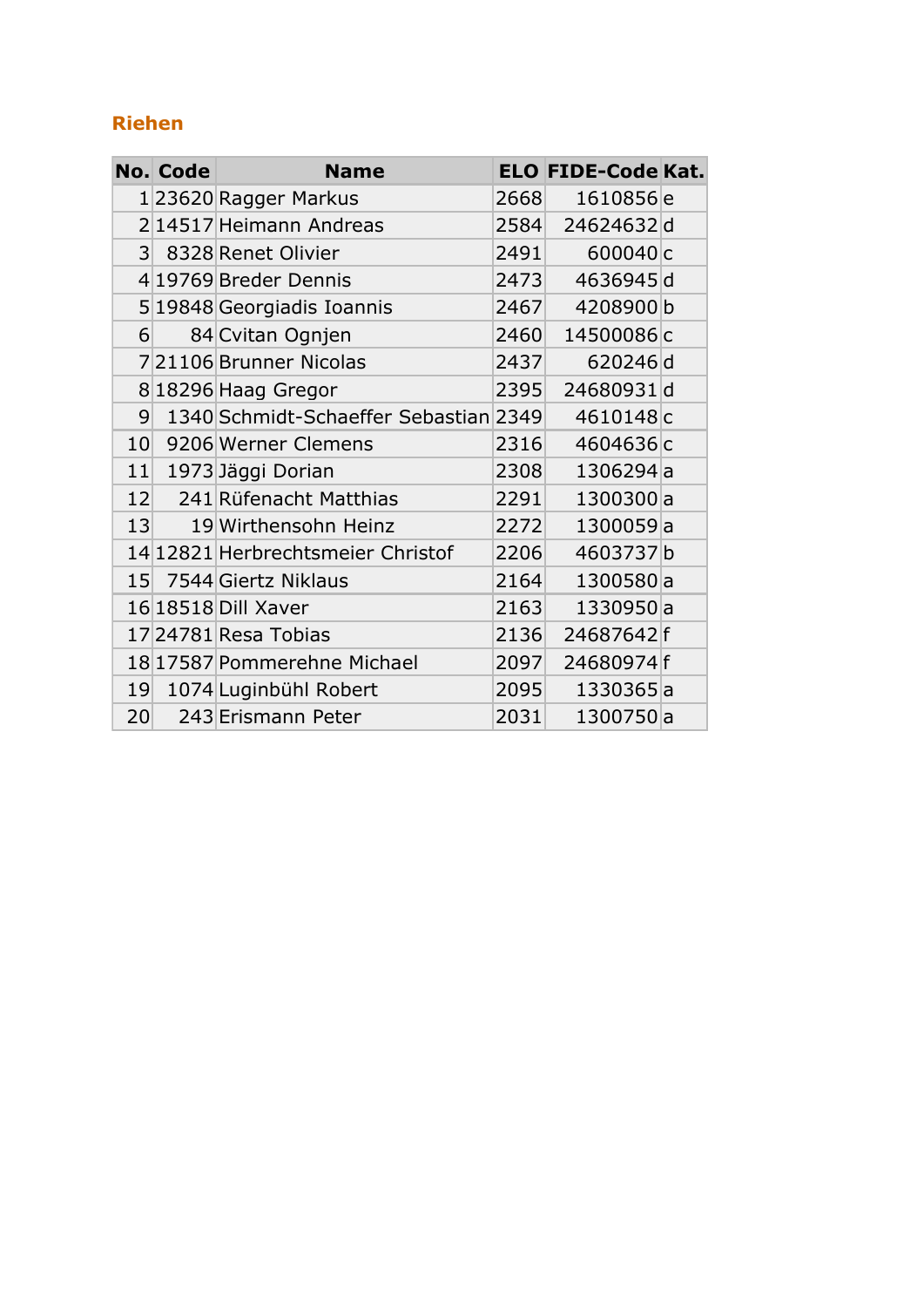#### **Winterthur**

|                 | <b>No. Code</b> | <b>Name</b>                          |      | <b>ELO FIDE-Code Kat.</b> |  |
|-----------------|-----------------|--------------------------------------|------|---------------------------|--|
|                 |                 | 1 24898  Santos Ruiz Miguel          | 2601 | 22291482e                 |  |
|                 |                 | 2 16282 Georgiadis Nico              | 2580 | 1300113a                  |  |
| 3 <sup>1</sup>  |                 | 6589 Forster Richard                 | 2469 | 1301764a                  |  |
|                 |                 | 4 16059 Kaczmarczyk Dennis           | 2467 | 24608297b                 |  |
|                 |                 | 5 19784 Balcerak Philipp             | 2338 | 4655036b                  |  |
|                 |                 | 6 15944 Hasenohr Benedict            | 2335 | 1303309a                  |  |
| $\overline{7}$  |                 | 984 Ballmann Martin                  | 2319 | 1300350a                  |  |
|                 |                 | 8 18432 Georgescu Lena               | 2297 | 1331973a                  |  |
|                 |                 | 9 13223 Nuri Kambez                  | 2297 | 1311433a                  |  |
|                 |                 | 10 16833 Schärer Julian              | 2290 | 1321048a                  |  |
| 11              |                 | 44 Bichsel Walter                    | 2289 | 1300318a                  |  |
|                 |                 | 12 12942 Gattenlöhner Sebastian 2259 |      | 4653467f                  |  |
|                 |                 | 13 11861 Jovanovic Sladjan           | 2213 | 1313860a                  |  |
|                 |                 | 14 15719 Mäder David                 | 2209 | 1308297a                  |  |
|                 |                 | 15 2197 Hirzel André                 | 2202 | 1305450a                  |  |
|                 |                 | 16 13761 Zollinger Stefan            | 2200 | 1309579a                  |  |
| 17              |                 | 9825 Kelecevic Nedeljko              | 2180 | 14400537a                 |  |
|                 |                 | 18 3378 Lang Erich                   | 2174 | 1304810a                  |  |
|                 |                 | 19 17705 Schweighoffer Martin        | 2145 | 1322613a                  |  |
| 20 <sup>°</sup> |                 | 2066 Freuler Roman                   | 2028 | 1304283a                  |  |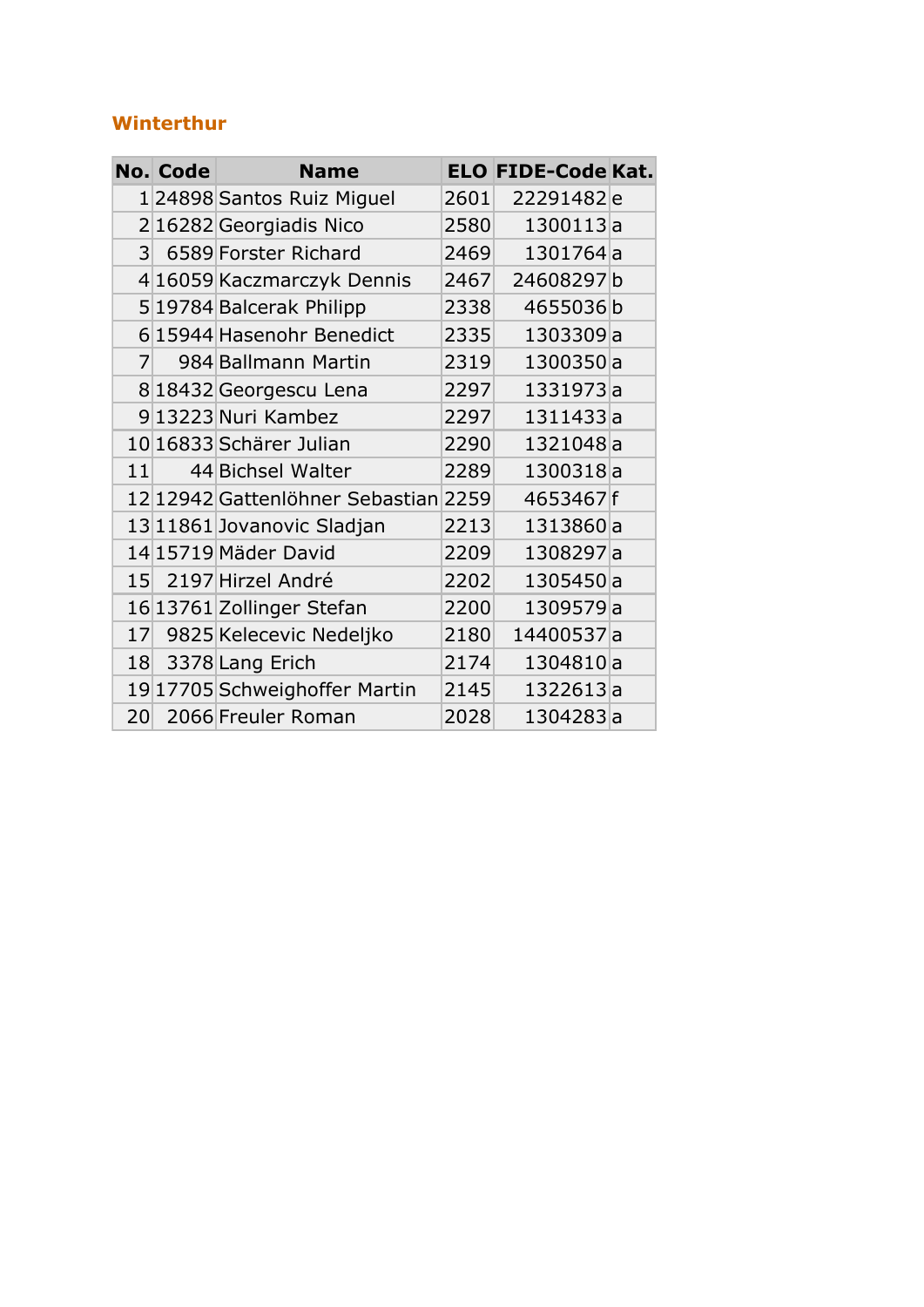#### **Wollishofen**

|                         | <b>No. Code</b> | <b>Name</b>                    |      | <b>ELO FIDE-Code Kat.</b> |  |
|-------------------------|-----------------|--------------------------------|------|---------------------------|--|
| $\mathbf{1}$            |                 | 14733 Prusikin Michael         | 2536 | 4642325e                  |  |
| $\overline{2}$          |                 | 9880 Moor Roger                | 2399 | 1302590a                  |  |
| $\overline{\mathsf{3}}$ |                 | 2843 Gähler Marco              | 2374 | 1310089a                  |  |
| $\left 4\right $        |                 | 9572 Hochstrasser Michael 2329 |      | 1302981a                  |  |
| 5 <sup>1</sup>          |                 | 9862 Moor Olivier              | 2328 | 1303112a                  |  |
| 6                       |                 | 7561 Umbach Andreas            | 2292 | 1302485a                  |  |
| $\overline{7}$          |                 | 1632 Mäser Fabian              | 2287 | 1301187a                  |  |
| 8 <sup>1</sup>          |                 | 1562 Wyss Thomas               | 2267 | 1302949a                  |  |
|                         |                 | 918170 Fend Jürgen             | 2247 | 4641353a                  |  |
| 10                      |                 | 3506 Albisetti Martin          | 2224 | 1306987a                  |  |
| 11                      |                 | 5166 Eschmann Patrick          | 2190 | 1305182a                  |  |
|                         |                 | 12 24617 Stysiak Szymon        | 2186 | 1124650b                  |  |
| 13                      |                 | 3 Good Daniel                  | 2177 | 1302388a                  |  |
|                         |                 | 14 19807 Frey Fabian           | 2126 | 1336487a                  |  |
| 15                      |                 | 1267 Kambor Joachim            | 2114 | 1315293a                  |  |
|                         |                 | 16 6235 Douguet Claude         | 2080 | 1316907a                  |  |
| 17                      |                 | 280 Held Thomas                | 2077 | 1308335a                  |  |
|                         |                 | 18 25432 Kuhn Patrick          | 2072 | 12910260b                 |  |
| 19                      |                 | 9435 Schmidbauer Frank         | 2061 | 1305069a                  |  |
| 20 <sup>°</sup>         |                 | 5346 Kohli Thomas              | 2053 | 1313584a                  |  |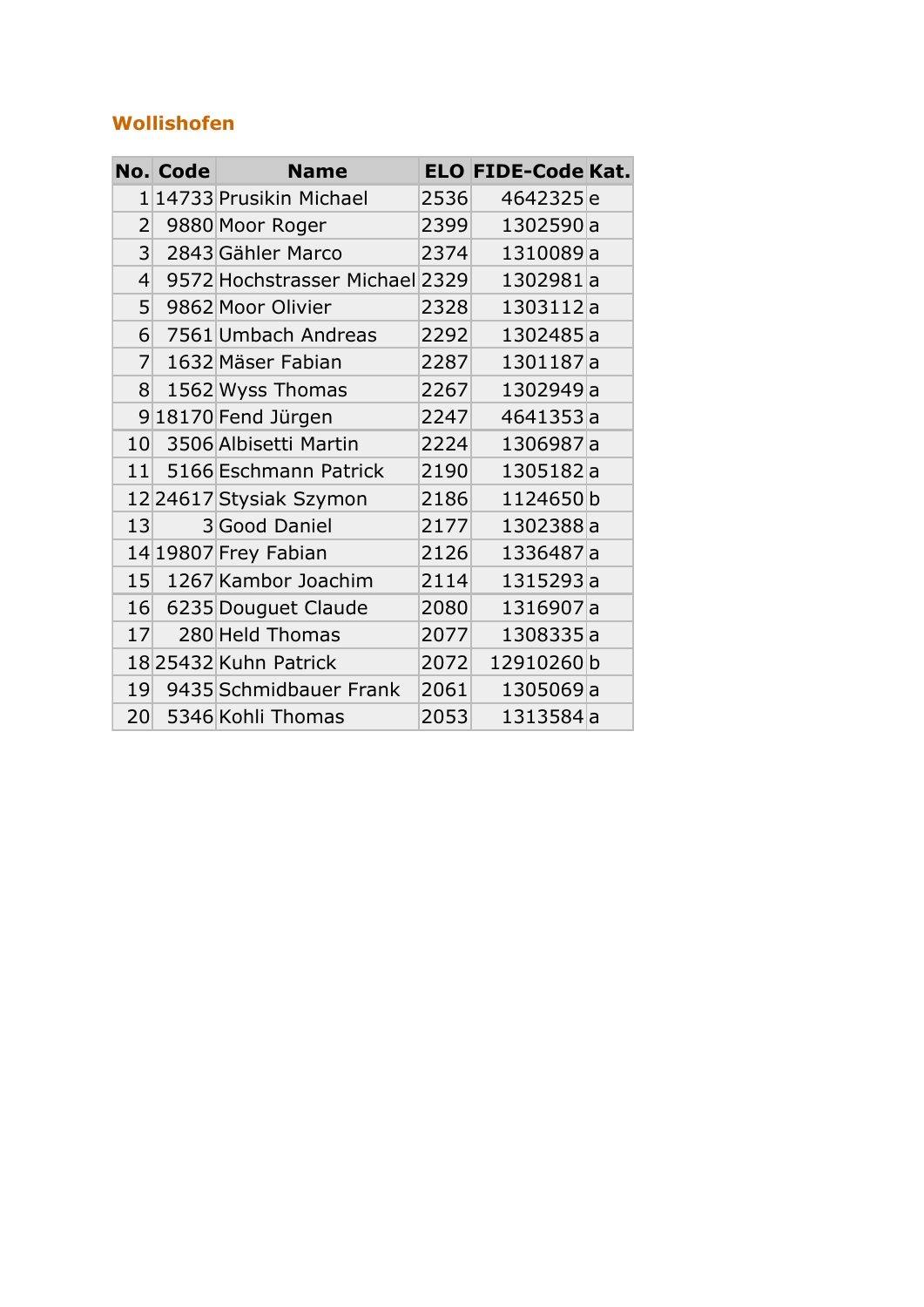#### **Zürich**

|                    | No. Code | <b>Name</b>                         |      | <b>ELO FIDE-Code Kat.</b> |  |
|--------------------|----------|-------------------------------------|------|---------------------------|--|
|                    |          | 1 13949 Bauer Christian             | 2636 | 603767e                   |  |
| 2 <sup>1</sup>     |          | 8715 Pelletier Yannick              | 2551 | 1301837a                  |  |
|                    |          | 3 15474 Kosteniuk Alexandra         | 2506 | 4128125a                  |  |
| $\left  4 \right $ |          | 13 Hug Werner                       | 2461 | 1300040a                  |  |
| 5 <sup>1</sup>     |          | 5183 Brunner Lucas                  | 2446 | 1300024a                  |  |
|                    |          | 6 9234 Vogt Lothar                  | 2440 | 4611292c                  |  |
|                    |          | 724075 Petkidis Anthony             | 2399 | 24673390b                 |  |
|                    |          | 8 23103 Mutschnik Ilja              | 2362 | 14111080b                 |  |
|                    |          | 9 19252 Fischer Daniel              | 2339 | 1328360a                  |  |
|                    |          | 10 16128 Rosenthal Jonathan         | 2338 | 1315684a                  |  |
| 11                 |          | 800 Grünenwald Jörg                 | 2325 | 1304372a                  |  |
|                    |          | 12 19606 Fecker Noah                | 2319 | 1334263a                  |  |
|                    |          | 13 11874 Friedrich Norbert          | 2285 | 4602102b                  |  |
|                    |          | 14 22978 Guttulsrud Odd Martin 2280 |      | 1507249b                  |  |
|                    | 15       | 133 Silberring Pawel                | 2212 | 1309536a                  |  |
|                    |          | 16 21605 Patzelt Nikolaus           | 2200 | 24615609a                 |  |
| 17                 |          | 76 Vucenovic Dragomir               | 2180 | 1300393a                  |  |
|                    |          | 18 16127 Rosenthal Joachim          | 2175 | 1300792a                  |  |
| 19 <sup>°</sup>    |          | 4012 Csajka Felix                   | 2173 | 1309323a                  |  |
|                    |          | 2022036 Studer Vital                | 2092 | 1313495a                  |  |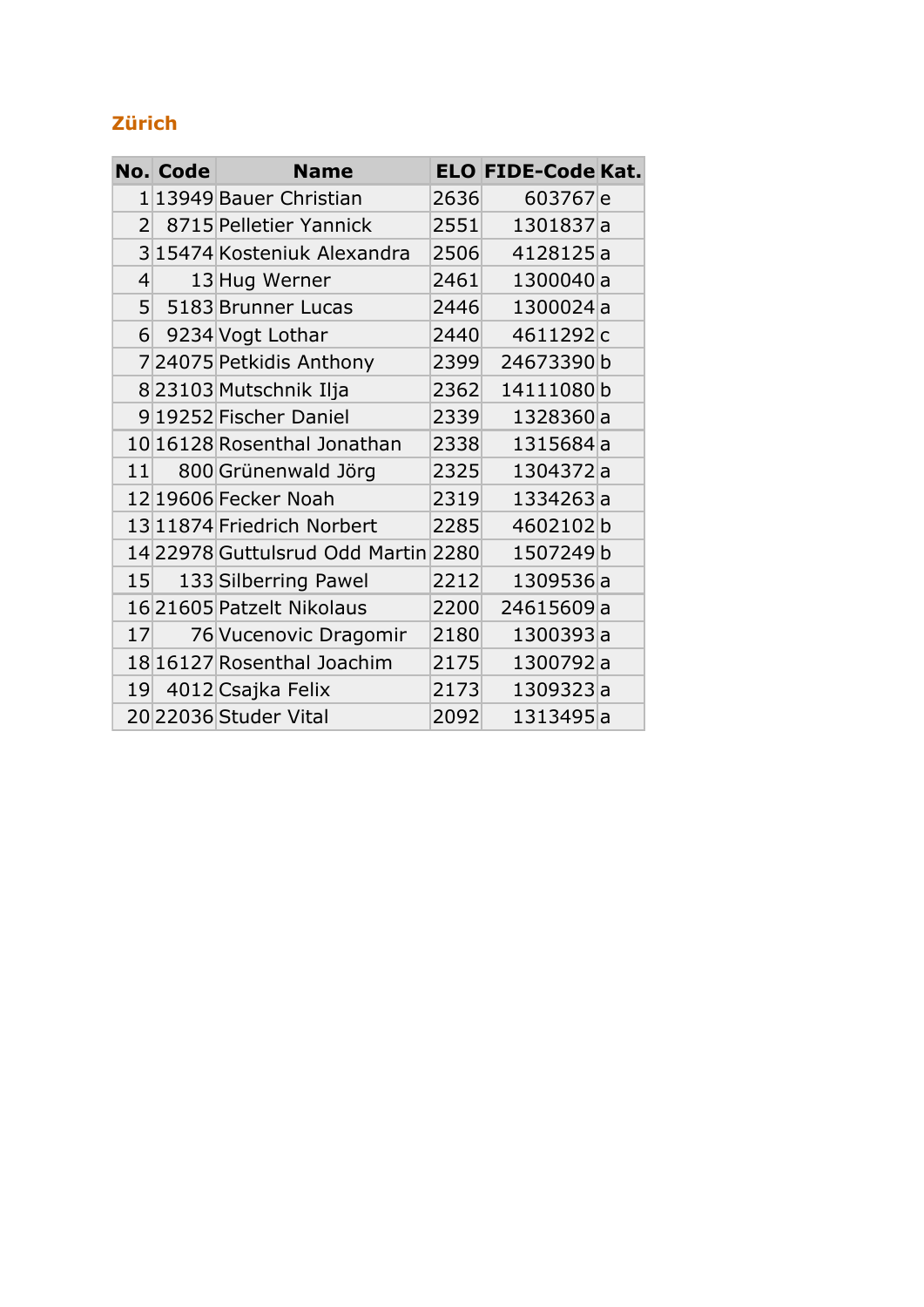## **Nationalliga B**

#### **Ost**

#### **Bodan**

|                | <b>No. Code</b> | <b>Name</b>                    |      | <b>ELO FIDE-Code Kat.</b> |  |
|----------------|-----------------|--------------------------------|------|---------------------------|--|
|                |                 | 1 14747 Zeller Frank           | 2414 | 4613007e                  |  |
|                |                 | 218322 Hommeles Theo           | 2381 | 1002996d                  |  |
|                |                 | 312811 Kühn Peter              | 2336 | 4623967b                  |  |
|                |                 | 4 17154 Modler Andreas         |      | 2311 24645877 f           |  |
| 5 <sup>1</sup> |                 | 5408 Knödler Dieter            | 2261 | 4606531c                  |  |
| $6 \vert$      |                 | 4783 Wildi Marcel              | 2244 | 1301845a                  |  |
|                |                 | 718104 Egle Stefan             | 2195 | 4682572b                  |  |
| 8              |                 | 8245 Schmid Michael            | 2150 | 4614526c                  |  |
| 9              |                 | 2026 Marentini Marcel          | 2092 | 1318730a                  |  |
|                |                 | 10 1102 Plüss Peter            | 2067 | 1309501a                  |  |
|                |                 | 11 3935 Fessler Stephan        | 2017 | 1318454a                  |  |
|                |                 | 12 12944 Zeiler Klaus          | 1992 | 1316044f                  |  |
|                |                 | 1324561 Cöllen Eike            | 1985 | 12991295f                 |  |
|                |                 | 14 13010 Panek Dietmar         | 1974 | 1318810a                  |  |
|                |                 | 15 7132 Knaus Max              | 1963 | 1308980a                  |  |
|                |                 | 16 13660 Norgauer Michael      | 1958 | 24612847f                 |  |
| 17             |                 | 483 Morf Jürg                  | 1896 | 1310208a                  |  |
|                |                 | 18 21459 Job Andreas           | 1812 | 12981516f                 |  |
|                |                 | 19 16867 Frommherz Stefan 1776 |      | 4675932f                  |  |
| 20             |                 | 9209 Reichmuth Vincenz 1594    |      | 1318845a                  |  |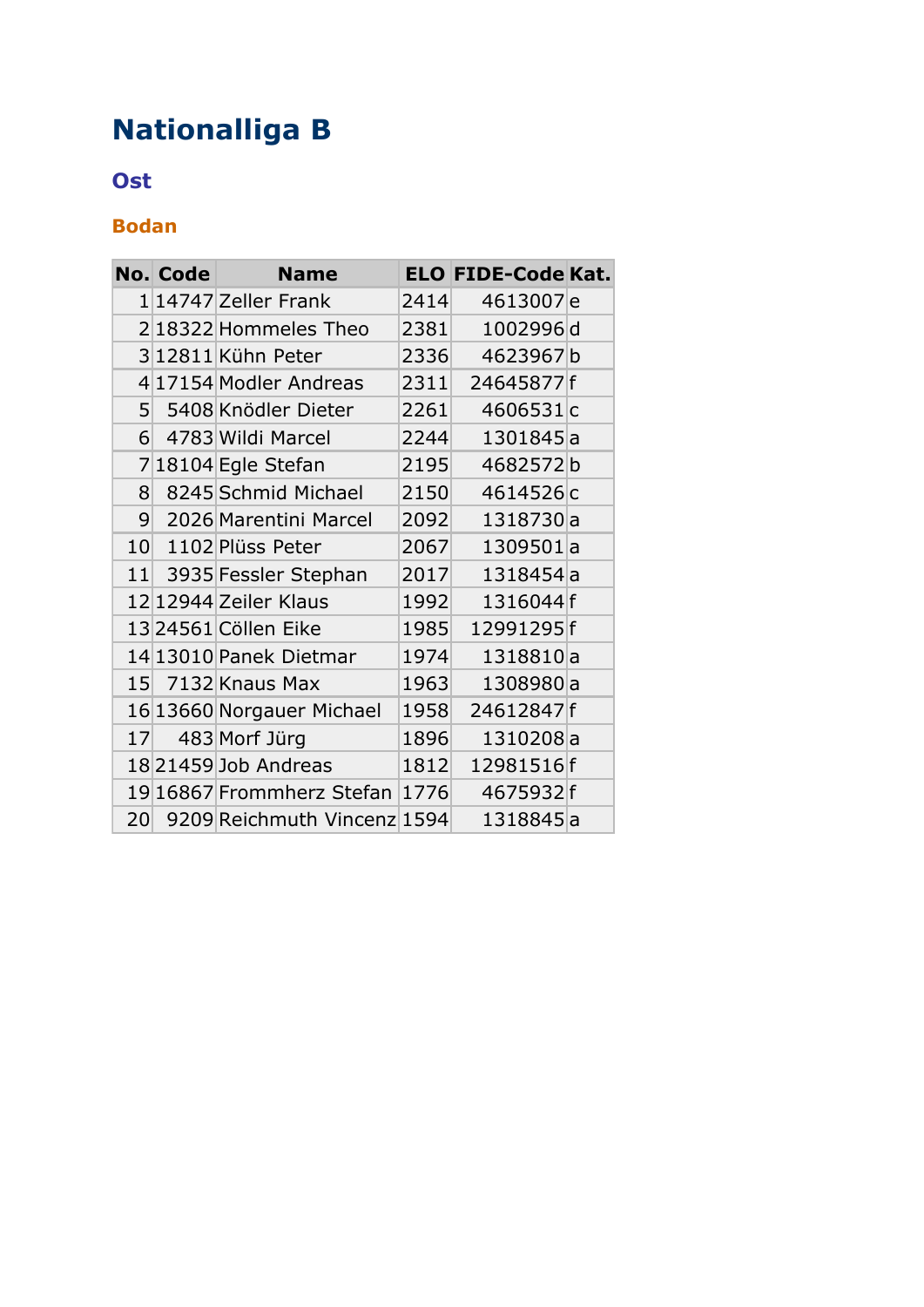#### **Glarus**

|                 | <b>No. Code</b> | <b>Name</b>                |      | <b>ELO FIDE-Code Kat.</b> |   |
|-----------------|-----------------|----------------------------|------|---------------------------|---|
| 1 <sup>1</sup>  |                 | 8844 Hort Vlastimil        | 2442 | 4600029e                  |   |
|                 |                 | 222082 Tuncer Ufuk         | 2343 | 6300847e                  |   |
|                 |                 | 3 3553 Atlas Dmitry        | 2240 | 12000051d                 |   |
|                 |                 | 425942 Zhou Syang          | 2236 | 24636126f                 |   |
|                 |                 | 521964 Pogan Nikolas       | 2224 | 24673579b                 |   |
|                 |                 | 6 15695 Neuberger Guido    | 2207 | 4642112f                  |   |
|                 |                 | 721908 Horvath Laszlo      | 2193 | 718076f                   |   |
|                 |                 | 824667 Lins Philipp        | 2137 | 1626221d                  |   |
|                 |                 | 9 16210 Ferster Fabian     | 2124 | 4695330f                  |   |
|                 |                 | 10 7865 Bürgi Oswald       | 2060 | 1309749a                  |   |
|                 |                 | 11 4371 Jenny Martin       | 2036 | 1331230 a                 |   |
|                 |                 | 12 3497 Dürst Martin       | 2004 | 1337211a                  |   |
|                 |                 | 1321538 Selinga Jan        | 1997 | 14946084f                 |   |
|                 |                 | 14 2542 Stöckli Peter      | 1973 |                           | a |
|                 |                 | 15 19444 Kurapova Olga     | 1921 | 1332562f                  |   |
|                 |                 | 16 26007 Reksten Daniel    | 1892 | 24692590f                 |   |
|                 |                 | 17 19703 Horn Volker       | 1783 | 1337220f                  |   |
|                 |                 | 18 23454 Hüseynova Gülüzar | 1744 | 13417436f                 |   |
|                 |                 | 19 13160 Pinggera Danny    | 1685 | 1337548a                  |   |
| 20 <sub>l</sub> |                 | 4780 Danz Rolf             | 1656 | 1309021a                  |   |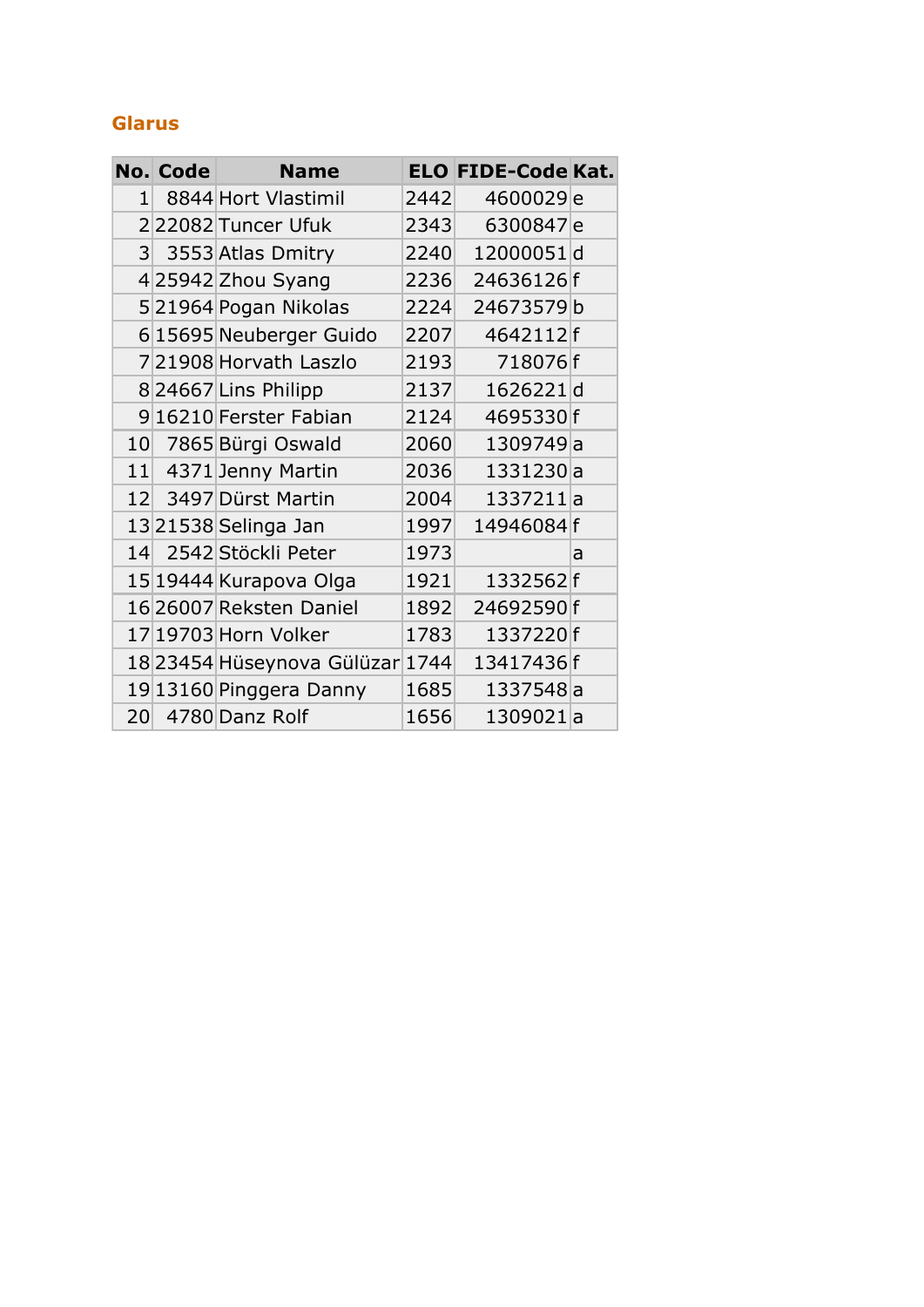#### **Gligoric**

|          | <b>No. Code</b> | <b>Name</b>                     |      | <b>ELO FIDE-Code Kat.</b> |  |
|----------|-----------------|---------------------------------|------|---------------------------|--|
|          |                 | 1 13032 Pikula Dejan            | 2511 | 906379c                   |  |
|          |                 | 223374 Bussard Christian        | 2248 | 24624446d                 |  |
|          |                 | 3 15965 Berset Alan             | 2098 | 1302264a                  |  |
|          |                 | 4 12887 Rasovic Dragan          | 2084 | 1304941a                  |  |
|          |                 | 5 13387 Mikavica Mirko          | 2073 | 908657b                   |  |
| $6 \mid$ |                 | 2186 Mikavica Dragoljub         | 2028 | 1308726a                  |  |
|          |                 | 7 16047 Gordic Mihailo          | 2008 | 1314181a                  |  |
|          |                 | 8 18365 Marinkovic Zoran        | 1996 | 1346083a                  |  |
|          |                 | 9 19650 Milovanovic Milos       | 1965 | 1334131b                  |  |
|          |                 | 10 7428 Ristevski Sasko         | 1953 | 1302647a                  |  |
|          |                 | 11 18382 Binzegger Urs          | 1914 | 1326597a                  |  |
|          |                 | 12 9797 Rakazovic Zeljko        | 1903 | 1305247a                  |  |
|          |                 | 13 16590 Saric Vili             | 1900 | 1324896b                  |  |
|          |                 | 14 6194 Sibalic Dragan          | 1834 | 1321722a                  |  |
|          |                 | 15 19682 Mukhles Aschraf        | 1811 | 1333046a                  |  |
|          |                 | 16 21131 Babineca Darja         | 1795 | 1337440b                  |  |
|          |                 | 17 22094 Rappazzo Johannes      | 1790 | 1340069a                  |  |
|          |                 | 18 23729 Federer Colin          | 1720 | 1345117a                  |  |
|          |                 | 19 24680 Vinayagamoorthy Apiram | 1717 | 1346725a                  |  |
|          |                 | 20 14721 Parlak Selahattin      | 1673 | 1338625b                  |  |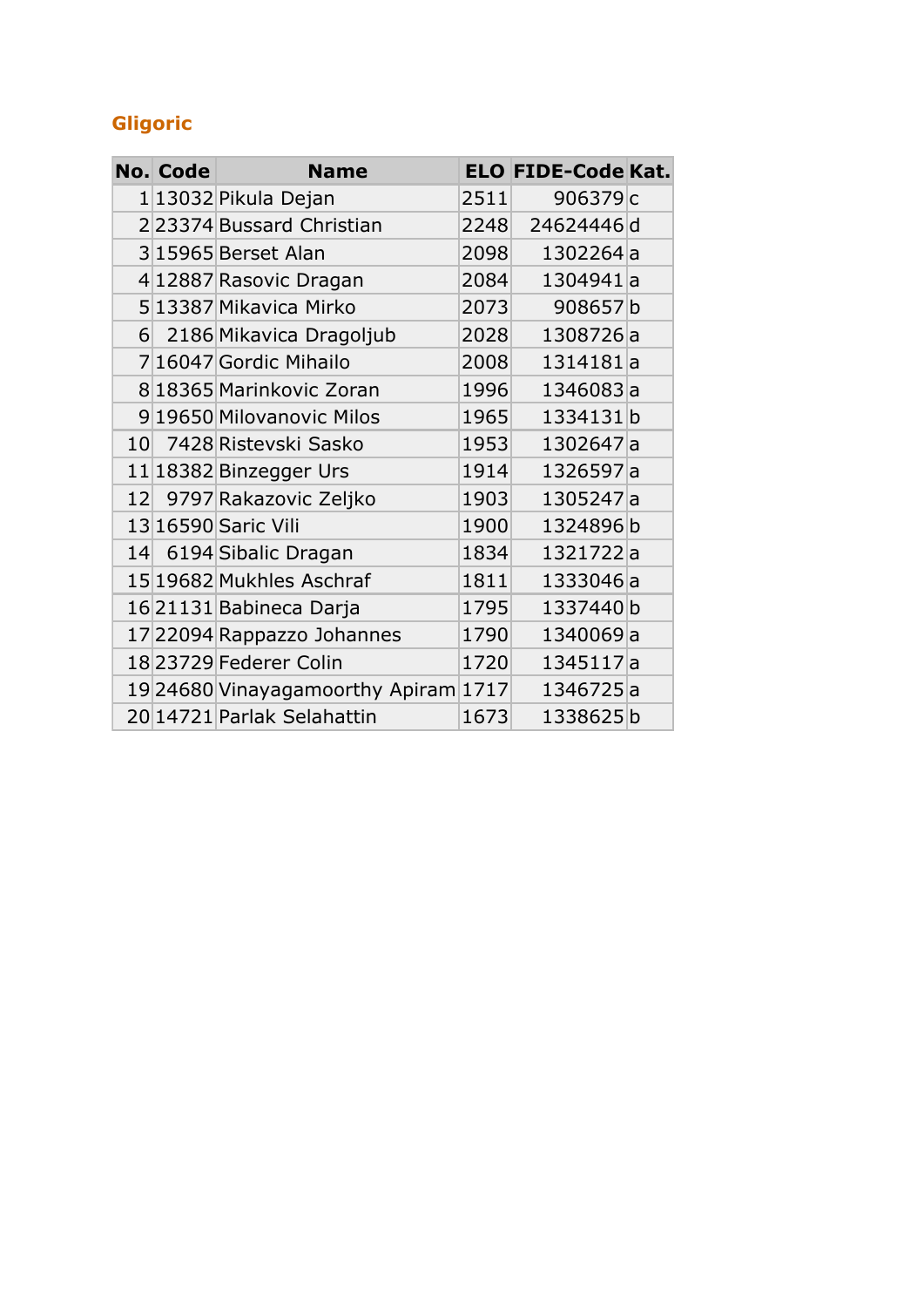#### **Lenzburg**

|                    | No. Code | <b>Name</b>                      |      | <b>ELO FIDE-Code Kat.</b> |  |
|--------------------|----------|----------------------------------|------|---------------------------|--|
|                    |          | 126121 Huber Philipp             | 2228 | 4643887                   |  |
|                    |          | 226110 Kolb Hans-Martin          | 2218 | 4693574f                  |  |
|                    |          | 3 1262 Schmid Martin             | 2157 | 1302957f                  |  |
| $\left  4 \right $ |          | 571 Walti Rolf                   | 2104 | 1301942f                  |  |
|                    |          | 515572 Bühler Michael            | 2102 | 1326490f                  |  |
|                    |          | 611605 Backlund Björn Urban 2075 |      | 1316800f                  |  |
|                    |          | 721635 Oze Norbert               | 2068 | 729752f                   |  |
|                    |          | 8 19750 Hoffmann Sebastian       | 2067 | 1331221f                  |  |
|                    |          | 9 19296 Barth Can-Elian          | 2057 | 1330624f                  |  |
|                    |          | 10 7981 Mienert Arnold           | 2029 | 1308556f                  |  |
|                    |          | 11 19826 Zaugg Stephan           | 2007 | 12977578f                 |  |
|                    |          | 12 11972 Wigger Michael          | 1995 | 1319132f                  |  |
|                    |          | 13 270 Killer Oliver             | 1983 | 1313371f                  |  |
|                    |          | 14 4488 Wiesinger Martin         | 1933 | 1319124f                  |  |
|                    |          | 15 19507 Bucher Peter            | 1780 | 1337203f                  |  |
|                    |          | 16 15900 Dittmar Michaël         | 1774 | 1310488f                  |  |
|                    |          | 17 26122 Bulat Andrii            | 1721 | 14195038                  |  |
|                    |          | 18 25094 Rusconi Luca            | 1718 | 1347381f                  |  |
|                    |          | 19 23391 Sosnovski Nikita        | 1680 | 1341901f                  |  |
|                    |          | 20 25391 Sanz Raul               |      |                           |  |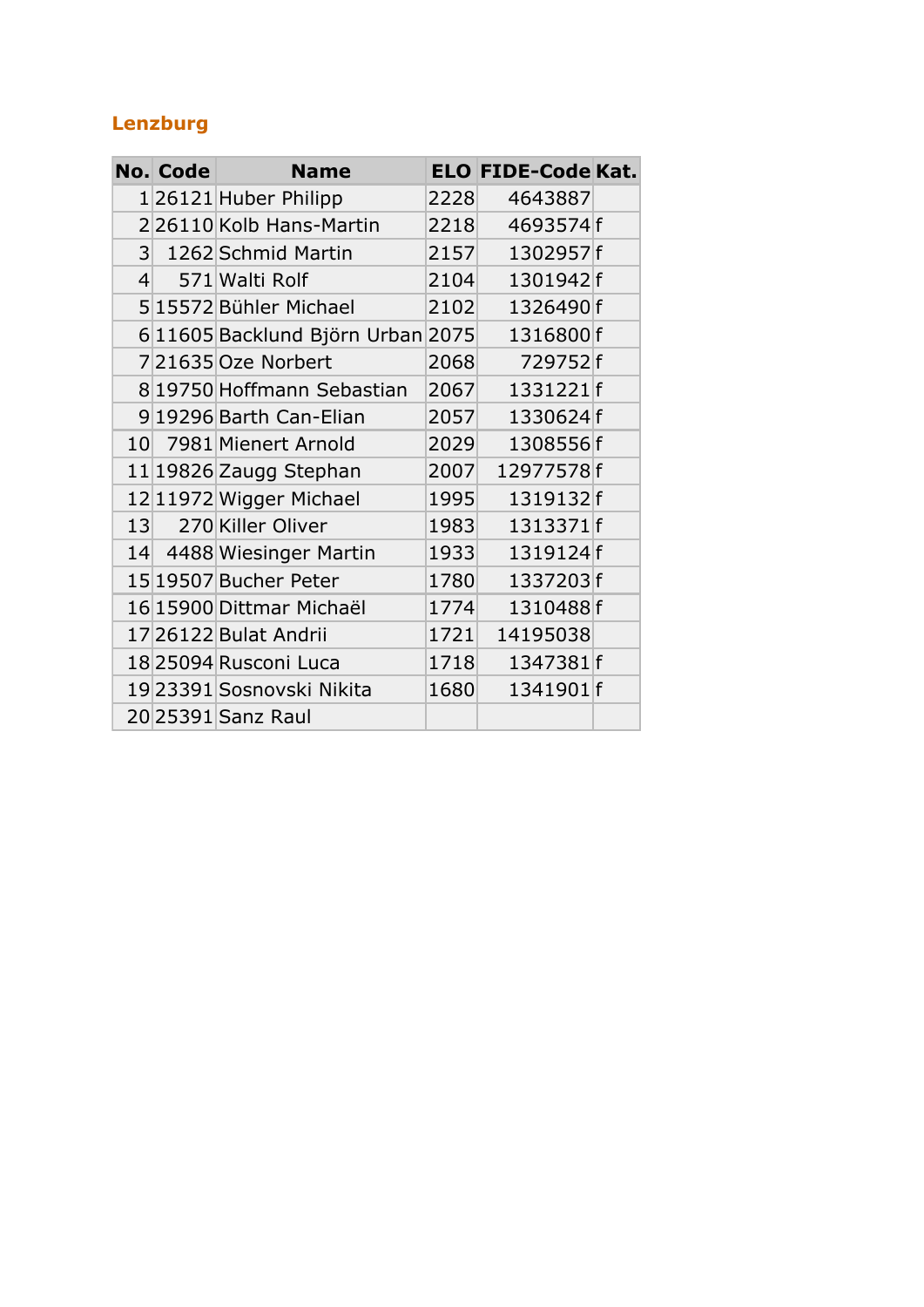#### **Mendrisio**

|                | <b>No. Code</b> | <b>Name</b>                      |      | <b>ELO FIDE-Code Kat.</b> |  |
|----------------|-----------------|----------------------------------|------|---------------------------|--|
| $\mathbf{1}$   |                 | 3440 Godena Michele              | 2520 | 800090c                   |  |
|                |                 | 2 15049 Brunello Sabino          | 2508 | 813613 <sub>e</sub>       |  |
| 3 <sup>1</sup> |                 | 850 Bellini Fabio                | 2464 | 800252c                   |  |
|                |                 | 4 11048 Aranovitch Emiliano 2355 |      | 805947d                   |  |
| 5 <sup>1</sup> |                 | 7028 Vezzosi Paolo               | 2325 | 800341c                   |  |
| 6              |                 | 2908 Patuzzo Fabrizio            | 2315 | 1304240a                  |  |
| $\overline{7}$ |                 | 6512 Mantovani Renzo             | 2295 | 800198c                   |  |
|                |                 | 8 11237 Sedina Yelena            | 2291 | 812153a                   |  |
|                |                 | 9 16664 Medici Simone            | 2247 | 1325329a                  |  |
|                |                 | 10 3480 Salvetti Alec            | 2223 | 802271d                   |  |
|                |                 | 11 14455 Levacic Damir           | 2214 | 600180b                   |  |
|                |                 | 12 22248 Cacciola Alfredo        | 2152 | 814938f                   |  |
|                |                 | 13 9216 Astengo Corrado          | 2148 | 802905f                   |  |
| 14             |                 | 2496 Pedrini Pier Paolo          | 2066 | 1317067a                  |  |
| 15             |                 | 7101 Cavadini Nordal             | 1936 | 1321331a                  |  |
| 16             |                 | 2474 Saesseli David              | 1878 | 1305018a                  |  |
| 17             |                 | 3625 Camponovo David             | 1861 | 1309315a                  |  |
| 18             |                 | 6226 Malingamba Cesare           | 1706 | 1321536a                  |  |
|                |                 | 1921763 Cavadini Tiziano         | 1669 | 2828320a                  |  |
| 20             |                 | 2607 Cavadini Sergio             | 1529 | 1321340a                  |  |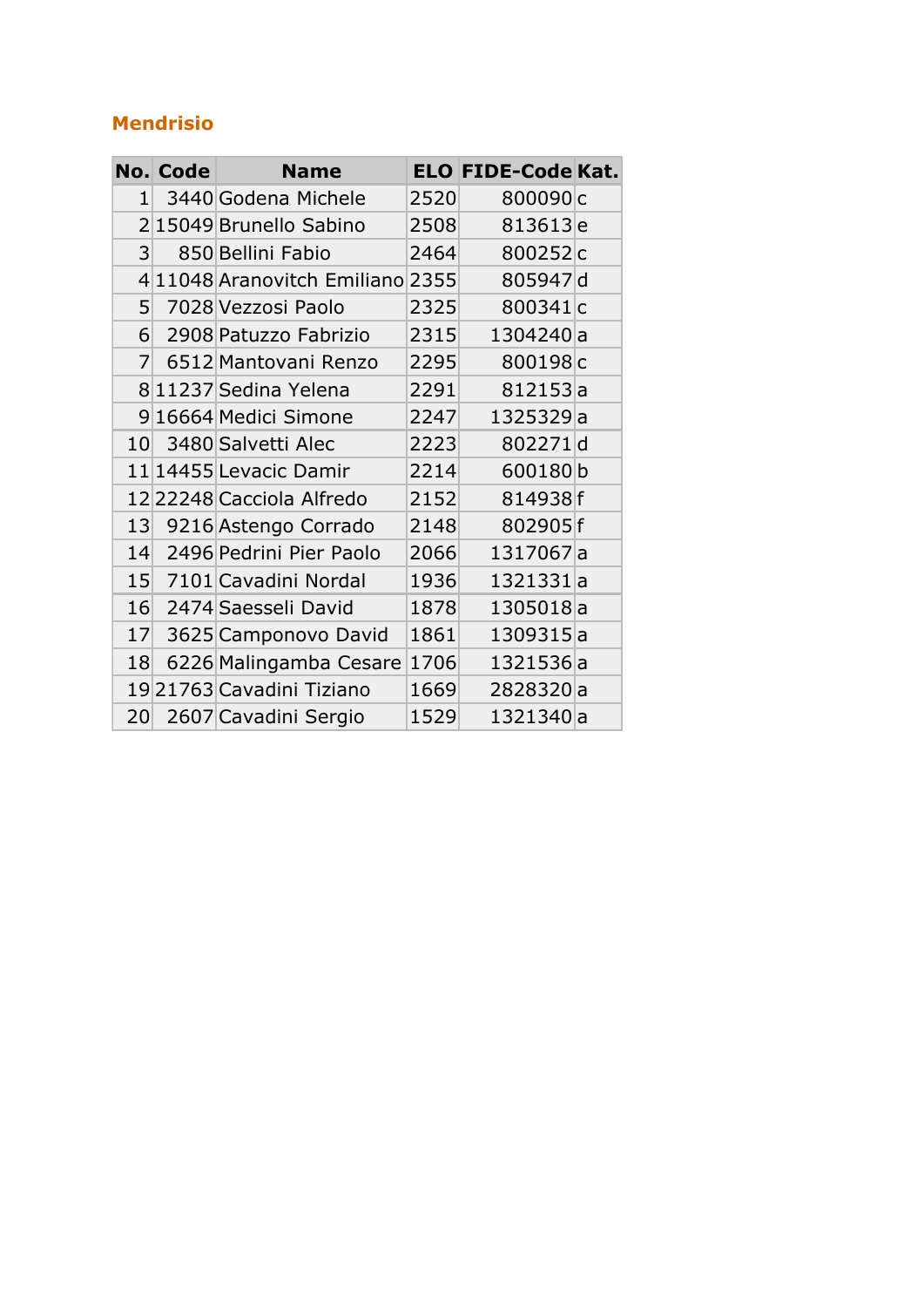#### **Olten**

|                 | <b>No. Code</b> | <b>Name</b>                       |      | <b>ELO FIDE-Code Kat.</b> |  |
|-----------------|-----------------|-----------------------------------|------|---------------------------|--|
|                 |                 | 1 23466 Claverie Christophe       | 2332 | 605514 <sub>e</sub>       |  |
| 2 <sup>1</sup>  |                 | 2545 Kamber Bruno                 | 2242 | 1300504a                  |  |
|                 |                 | 3 16355 Holzhauer Björn           | 2240 | 20605544b                 |  |
|                 |                 | 414111 Angst Robin                | 2211 | 1319744a                  |  |
| 5 <sup>1</sup>  |                 | 888 Angst Oliver                  | 2196 | 1334069a                  |  |
|                 | 6               | 1020 Borner Daniel                | 2105 | 1301659a                  |  |
| 7               |                 | 30 Hohler Peter                   | 2091 | 1300296a                  |  |
|                 |                 | 8 12131 Senn Roland               | 2077 | 1317342a                  |  |
|                 |                 | 926003 Schoeneshoefer Adrian 2004 |      | 16203771b                 |  |
|                 |                 | 10 8076 Reist Daniel              | 2004 | 1309269b                  |  |
|                 |                 | 11 22150 Malli Suvirr             | 1964 | 1341855b                  |  |
|                 |                 | 12 11753 Monnerat David           | 1955 | 1311310a                  |  |
|                 |                 | 13 7772 Kamber Adrian             | 1955 | 1318624a                  |  |
|                 |                 | 14 16750 Jaussi Kevin             | 1925 | 1324721a                  |  |
|                 |                 | 15 4251 Thürig Catherine          | 1908 | 1304062a                  |  |
|                 |                 | 16 19043 Büttiker Stephan         | 1852 | 1327429a                  |  |
| 17 <sup>1</sup> |                 | 7246 Niederer Paul                | 1843 | 1313258a                  |  |
|                 |                 | 18 605 Stegmaier Walter           | 1816 | 1318993a                  |  |
|                 |                 | 19 21720 Malli Shiivesh Sunil     | 1787 | 1340409b                  |  |
|                 |                 | 20 12598 Schmidt Thomas           | 1761 | 1332708a                  |  |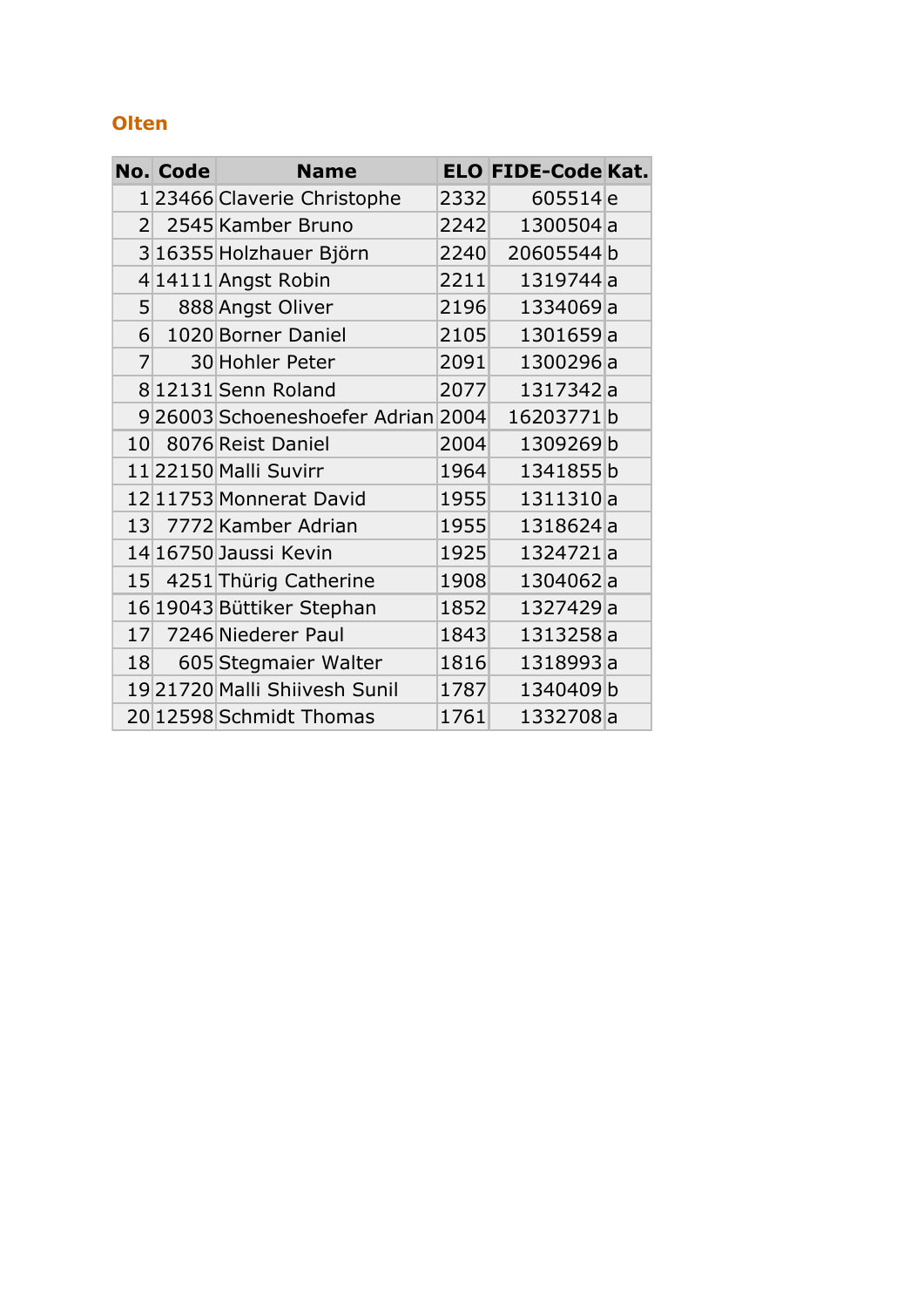#### **St. Gallen**

|                    | No. Code | <b>Name</b>                                     |      | <b>ELO FIDE-Code Kat.</b> |  |
|--------------------|----------|-------------------------------------------------|------|---------------------------|--|
|                    |          | 1 10151 Novkovic Milan                          | 2374 | 1613103c                  |  |
|                    |          | 216446 Steiger Wolfgang                         | 2283 | 4629736d                  |  |
|                    |          | 3 10390 Akermann Thomas                         | 2194 | 1305506a                  |  |
| $\left  4 \right $ |          | 2937 Leutwyler Martin                           | 2175 | 1301969a                  |  |
| 5 <sup>1</sup>     |          | 6743 Mannhart Marcel                            | 2146 | 12000108a                 |  |
|                    |          | 6 12461 Novkovic Julia                          | 2129 | 12000086d                 |  |
|                    |          | 7 18988 Giesinger Elias                         | 2123 | 1332970a                  |  |
| 8 <sup>1</sup>     |          | 4827 Potterat Marc                              | 2115 | 1301071a                  |  |
|                    |          | 914562 Klings Peter                             | 2112 | 4631234b                  |  |
|                    |          | 10 2097 Thaler Anton                            | 2102 | 1303864a                  |  |
|                    |          | $11$ 747 Jenal Jürg                             | 2066 | 1300636a                  |  |
|                    |          | 12 4739 Salerno Christian                       | 2061 | 1310810b                  |  |
|                    |          | 13 19354 Weigand Hans-Christian 2046 24677574 b |      |                           |  |
|                    |          | 14 23964 Nisavic Uros                           | 2045 | 1657372d                  |  |
|                    |          | 15 18990 Rusconi Benito                         | 2023 | 1331604a                  |  |
| 16                 |          | 1373 Rexhepi Halit                              | 1990 | 1304968b                  |  |
| 17                 |          | 593 Schmuki Roman                               | 1987 | 1317121a                  |  |
|                    |          | 18 19605 Fecker Jan                             | 1963 | 1334255a                  |  |
|                    | 19       | 841 Bischoff Peter                              | 1908 | 1302760a                  |  |
|                    |          | 20 23557 Kienböck Benjamin                      | 1741 | 1649353d                  |  |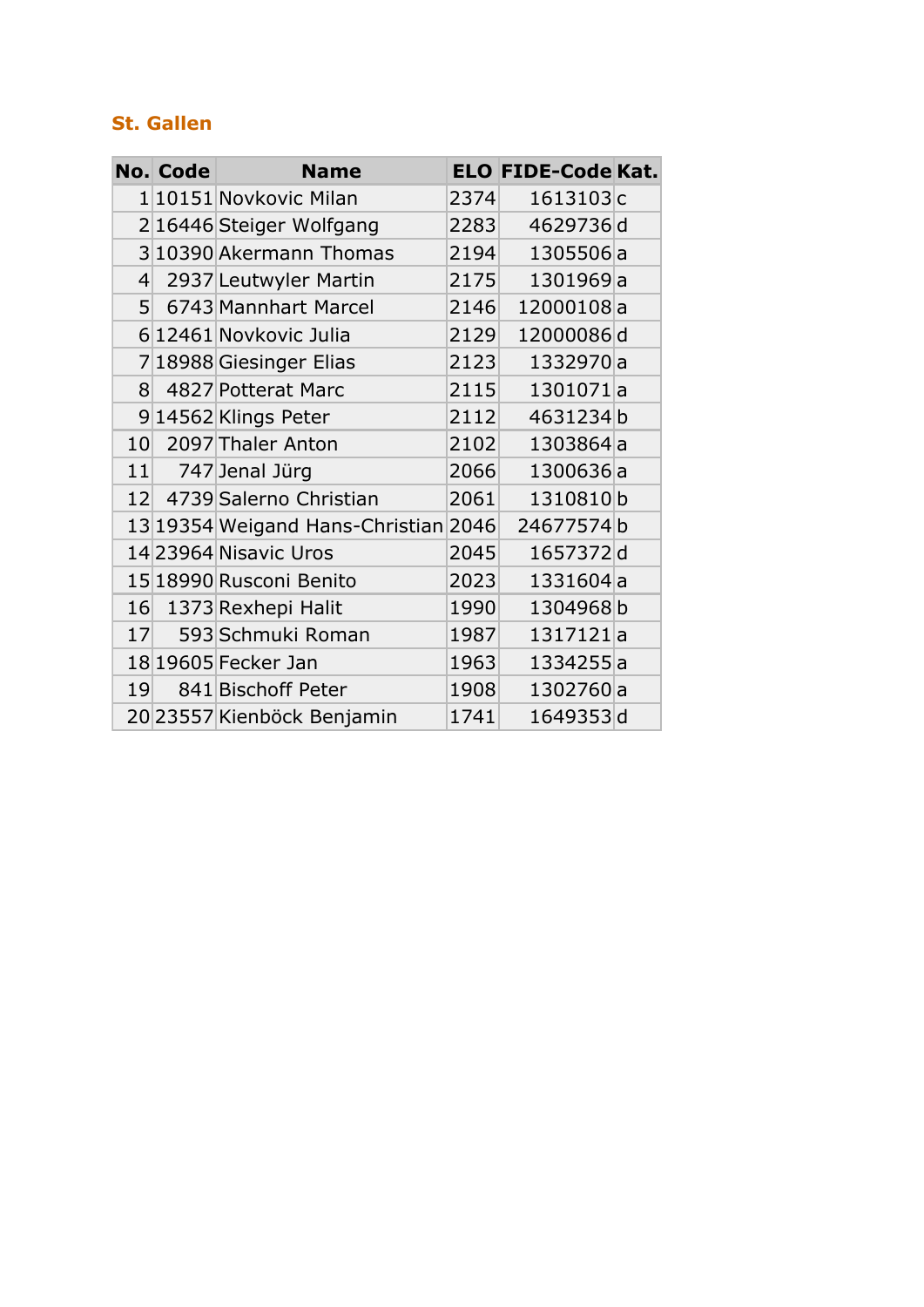#### **Tribschen**

|                | <b>No. Code</b> | <b>Name</b>                |      | <b>ELO FIDE-Code Kat.</b> |  |
|----------------|-----------------|----------------------------|------|---------------------------|--|
|                |                 | 1 17635 Arcuti Davide      | 2386 | 1323725a                  |  |
|                |                 | 217069 Cremer Kevin        | 2310 | 1318080b                  |  |
| 3 <sup>1</sup> |                 | 6285 Räber Markus          | 2278 | 1302108a                  |  |
|                |                 | 4 18189 Schwander Lukas    | 2261 | 1328727a                  |  |
| 5 <sup>1</sup> |                 | 311 Strauss Jürgen         | 2233 | 1319019a                  |  |
|                |                 | 6 7473 Lustenberger Daniel | 2216 | 1302027a                  |  |
|                |                 | 7 19030 Kovac Lubomir      | 2180 | 14908697f                 |  |
|                |                 | 822017 Küng Nicolas        | 2132 | 1336126a                  |  |
|                |                 | 9 13091 Gabersek Albert    | 2119 | 1311255a                  |  |
|                |                 | 10 13277 Nazarenus Olaf    | 2114 | 4624068f                  |  |
| 11             |                 | 8327 Fischer Lukas         | 2073 | 1311620a                  |  |
|                |                 | 12 8053 Riedener Toni      | 2065 | 1302698a                  |  |
| 13             |                 | 6324 Deuber Roman          | 2057 | 1307258a                  |  |
| 14             |                 | 2156 Herzog Martin         | 2052 | 1300539a                  |  |
| 15             |                 | 8483 Portmann Daniel       | 2000 | 1303490a                  |  |
|                |                 | 16 17857 Neubert Frank     | 1982 | 1321145a                  |  |
| 17             |                 | 510 Sterkman Christoph     | 1969 | 1315854f                  |  |
| 18             |                 | 2231 Eichenberger Markus   | 1922 | 1324136a                  |  |
|                |                 | 19 13412 Bachmann Thomas   | 1892 | 1312286f                  |  |
| 20             |                 | 6453 Ensmenger Hugo        | 1847 | 1317407a                  |  |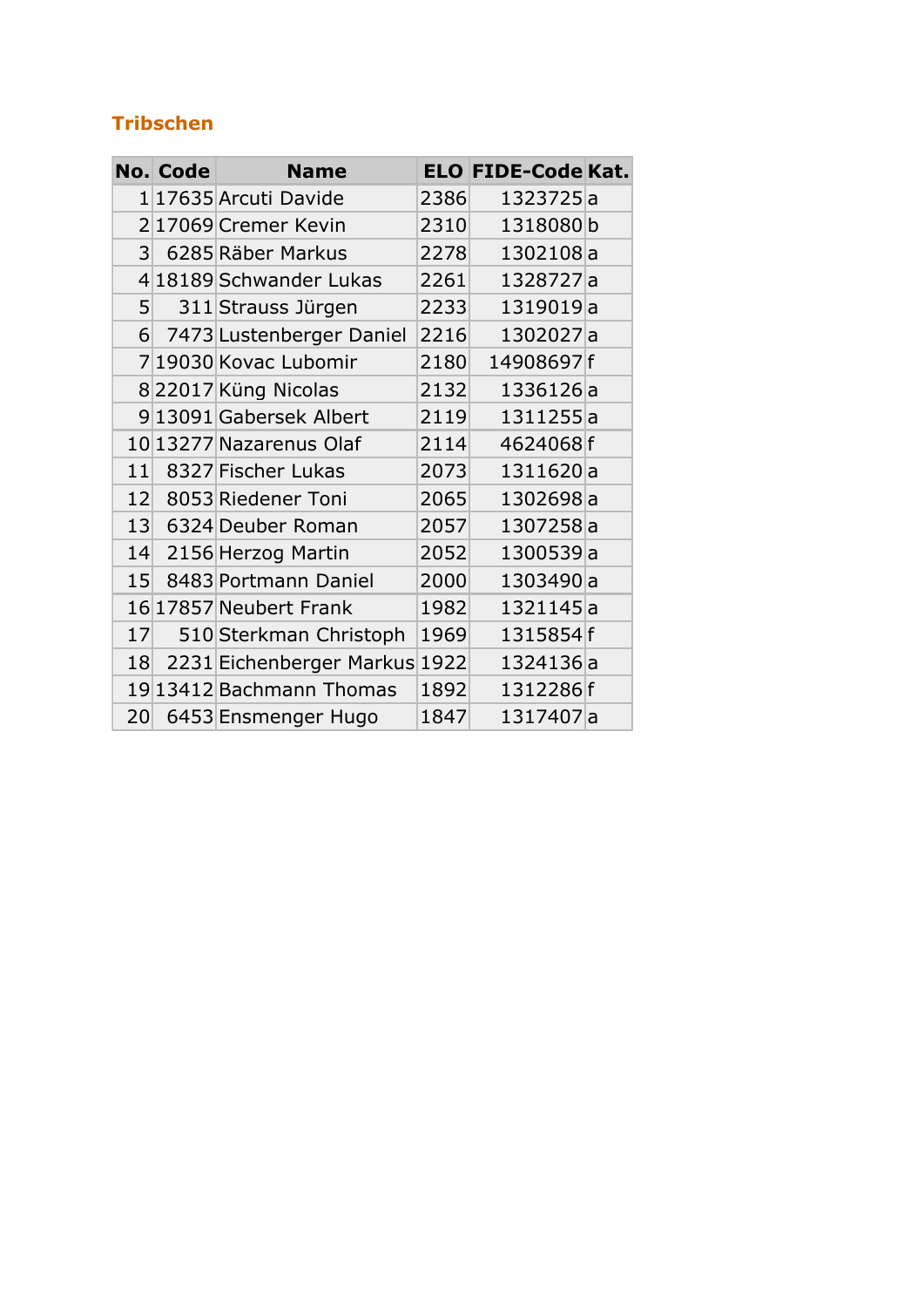#### **Winterthur II**

|                 | <b>No. Code</b> | <b>Name</b>                               |      | <b>ELO FIDE-Code Kat.</b> |  |
|-----------------|-----------------|-------------------------------------------|------|---------------------------|--|
| 1 <sup>1</sup>  |                 | 5505 Khenkin Igor                         | 2581 | 4659600c                  |  |
|                 |                 | 211861 Jovanovic Sladjan                  | 2213 | 1313860a                  |  |
|                 |                 | 315719 Mäder David                        | 2209 | 1308297a                  |  |
| $\vert 4 \vert$ |                 | 2197 Hirzel André                         | 2202 | 1305450a                  |  |
|                 |                 | 5 13761 Zollinger Stefan                  | 2200 | 1309579a                  |  |
|                 |                 | 6 24960 Reinhardt Bernd                   | 2185 | 4606043f                  |  |
|                 |                 | 7 9825 Kelecevic Nedeljko                 | 2180 | 14400537a                 |  |
|                 |                 | 8 3378 Lang Erich                         | 2174 | 1304810a                  |  |
| 9 <sup>1</sup>  |                 | 6124 Bucher Michael                       | 2170 | 1308491a                  |  |
|                 |                 | 10 17705 Schweighoffer Martin             | 2145 | 1322613a                  |  |
|                 |                 | $11 14384 $ Klaus Ingo                    | 2093 | 4625650f                  |  |
|                 |                 | 12 14258 Gloor Claudio                    | 2090 | 1308190a                  |  |
|                 |                 | 13 22372 Krenz Sarah                      | 2084 | 24609927b                 |  |
|                 |                 | 14 12800 Vogt Severin                     | 2075 | 1312243a                  |  |
|                 |                 | 15 23133 Jähn Michael                     | 2074 | 24623466b                 |  |
|                 |                 | 16 21055 Almeida Daniel F. Rodrigues 2016 |      | 1927086b                  |  |
| 17 <sup>°</sup> |                 | 4587 Bürge Reto                           | 1989 | 1304879a                  |  |
|                 |                 | 18 7906 Bosshard Paul                     | 1919 | 1312812a                  |  |
|                 |                 | 19 1953 Pfleger Alfred                    | 1909 | 1319949a                  |  |
| 20              |                 | 1080 Zaugg Reto                           | 1782 | 1334778a                  |  |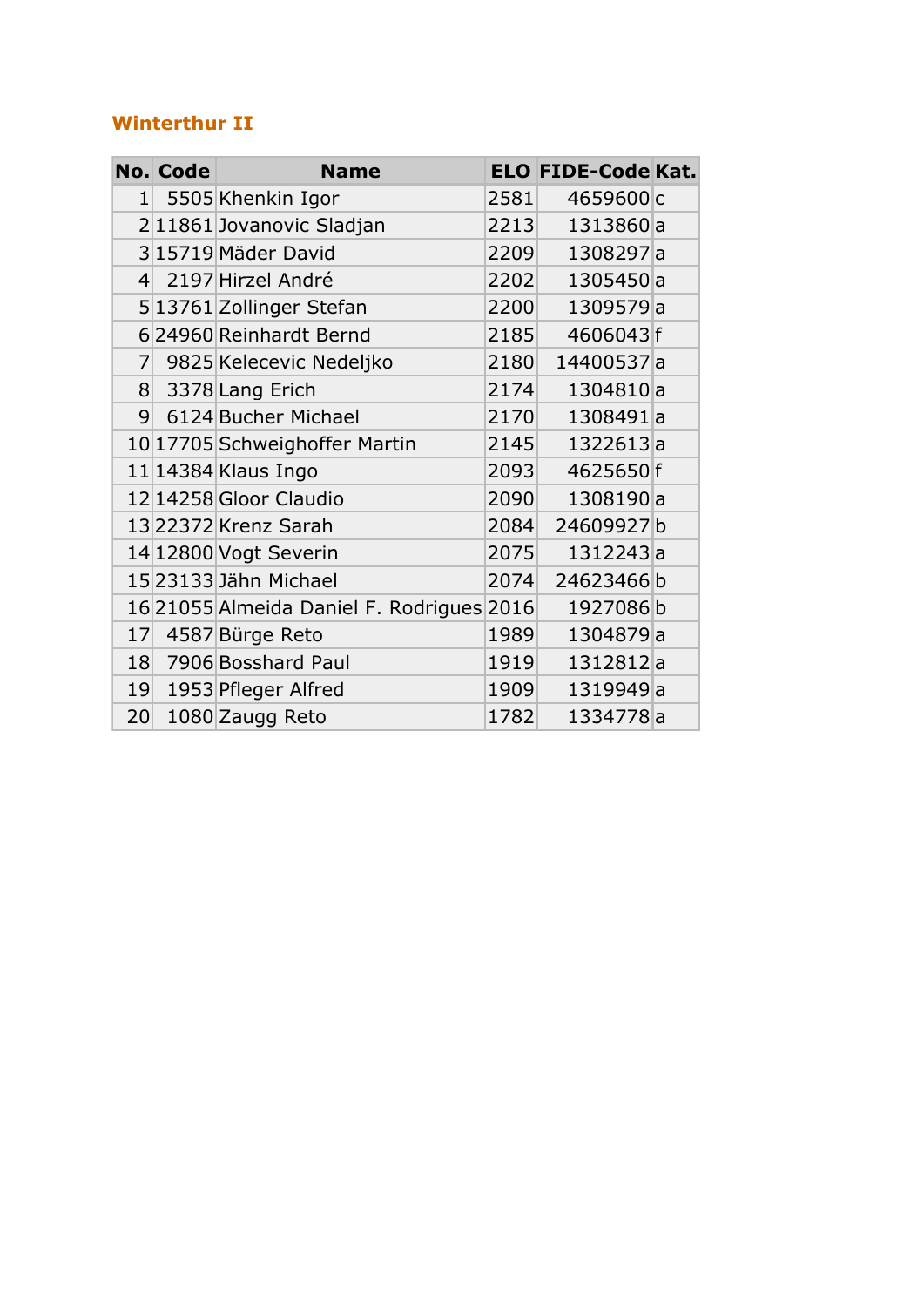#### **Wollishofen II**

|                 | No. Code | <b>Name</b>                 |      | <b>ELO FIDE-Code Kat.</b> |  |
|-----------------|----------|-----------------------------|------|---------------------------|--|
| $\mathbf{1}$    |          | 1562 Wyss Thomas            | 2267 | 1302949a                  |  |
| $\overline{2}$  |          | 5166 Eschmann Patrick       | 2190 | 1305182a                  |  |
|                 |          | 324617 Stysiak Szymon       | 2186 | 1124650b                  |  |
| 4               |          | 3 Good Daniel               | 2177 | 1302388a                  |  |
|                 |          | 519807 Frey Fabian          | 2126 | 1336487a                  |  |
| 6               |          | 1267 Kambor Joachim         | 2114 | 1315293a                  |  |
| $\overline{7}$  |          | 6235 Douguet Claude         | 2080 | 1316907a                  |  |
| 8               |          | 280 Held Thomas             | 2077 | 1308335a                  |  |
|                 |          | 925432 Kuhn Patrick         | 2072 | 12910260b                 |  |
| 10 <sup>1</sup> |          | 9435 Schmidbauer Frank 2061 |      | 1305069a                  |  |
|                 |          | 11 490 Kradolfer Georg      | 2057 | 1306235a                  |  |
|                 |          | 12 5346 Kohli Thomas        | 2053 | 1313584a                  |  |
| 13              |          | 6096 Pfiffner Peter         | 2046 | 1326830a                  |  |
|                 |          | 14 18169 Bous Florian       | 2044 | 4660412a                  |  |
| 15 <sup>°</sup> |          | 2854 Von Flüe Tim           | 1937 | 1305140a                  |  |
|                 |          | 16 15958 Schmid Nicola      | 1912 | 1320769a                  |  |
|                 |          | 17 11452 Schott Wolfgang    | 1894 | 1313398a                  |  |
|                 |          | 18 22876 Udipi Kala Kishan  |      | 1858 134178753b           |  |
|                 |          | 19 21386 Zhuang Yongzhe     | 1780 | 1339893b                  |  |
|                 |          | 2021382 Avilova Yulia       | 1736 | 34166073b                 |  |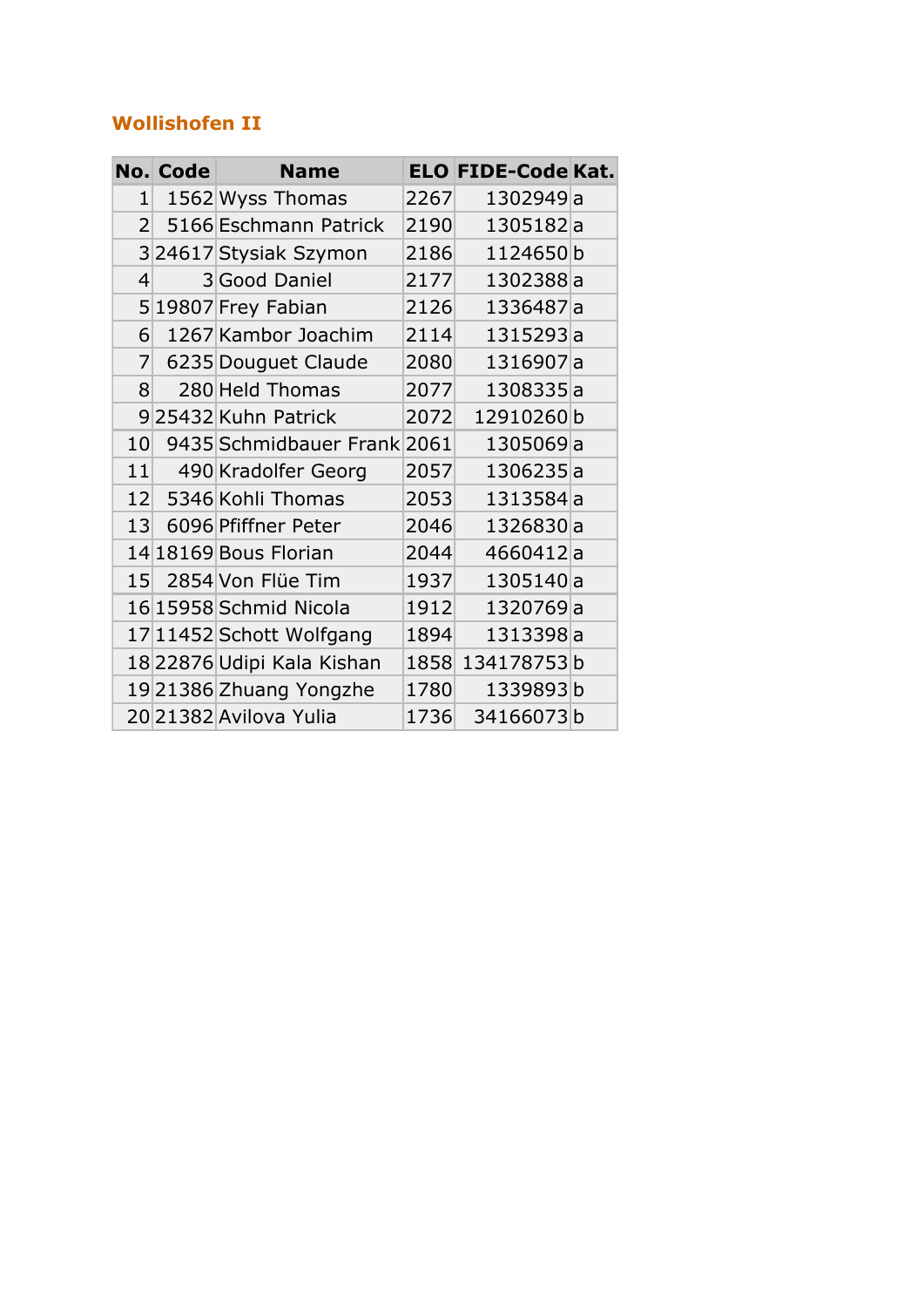#### **West**

#### **Bern**

|                | <b>No. Code</b> | <b>Name</b>                       |      | <b>ELO FIDE-Code Kat.</b> |  |
|----------------|-----------------|-----------------------------------|------|---------------------------|--|
|                |                 | 125027 Gschnitzer Adrian          | 2404 | 1270337 <sub>e</sub>      |  |
| 2 <sup>1</sup> |                 | 3006 Sutter Oliver                | 2346 | 1300474a                  |  |
| 3 <sup>1</sup> |                 | 6238 Fejzullahu Afrim             | 2290 | 905631 <sub>c</sub>       |  |
|                |                 | 4 19671 Schlegel Igor             | 2152 | 1334956a                  |  |
| 5              |                 | 9637 Clausen Martin               | 2103 | 1314882a                  |  |
|                |                 | 612402 Schaffner David            | 2079 | 1310607a                  |  |
| 7 <sup>1</sup> |                 | 999 Gast Jonathan                 | 2074 | 1300490a                  |  |
|                |                 | 822971 Borges da Silva Lucas 2071 |      | 1911880a                  |  |
| 9 <sup>°</sup> |                 | 7638 Horber Jean-Marc             | 2058 | 1302930a                  |  |
|                |                 | 10 18447 Ramseyer Nicola          | 2052 | 1326465a                  |  |
|                |                 | 11 19924 Marti Oliver             | 2004 | 1336347 a                 |  |
|                |                 | 12 14725 Radt Volker              | 1989 | 1313630a                  |  |
|                |                 | 13 23124 Sobari Robin             | 1961 | 1340166a                  |  |
|                |                 | 14 18431 Pellicoro Fabian         | 1955 | 1332341a                  |  |
|                |                 | 15 19602 Pellicoro Nathalie       | 1937 | 1332350a                  |  |
|                |                 | 16 21426 Musaelyan Arshavir       | 1930 | 1332082a                  |  |
|                |                 | 17 24307 Arsenie Cristian Marc    | 1894 | 1345923a                  |  |
|                |                 | 18 24839 Dijkstra Hidde           | 1854 | 1045652a                  |  |
|                |                 | 19 19255 Lips Adrian              | 1844 | 1329880a                  |  |
|                |                 | 20 16431 Rösler Linus             | 1668 | 1320556a                  |  |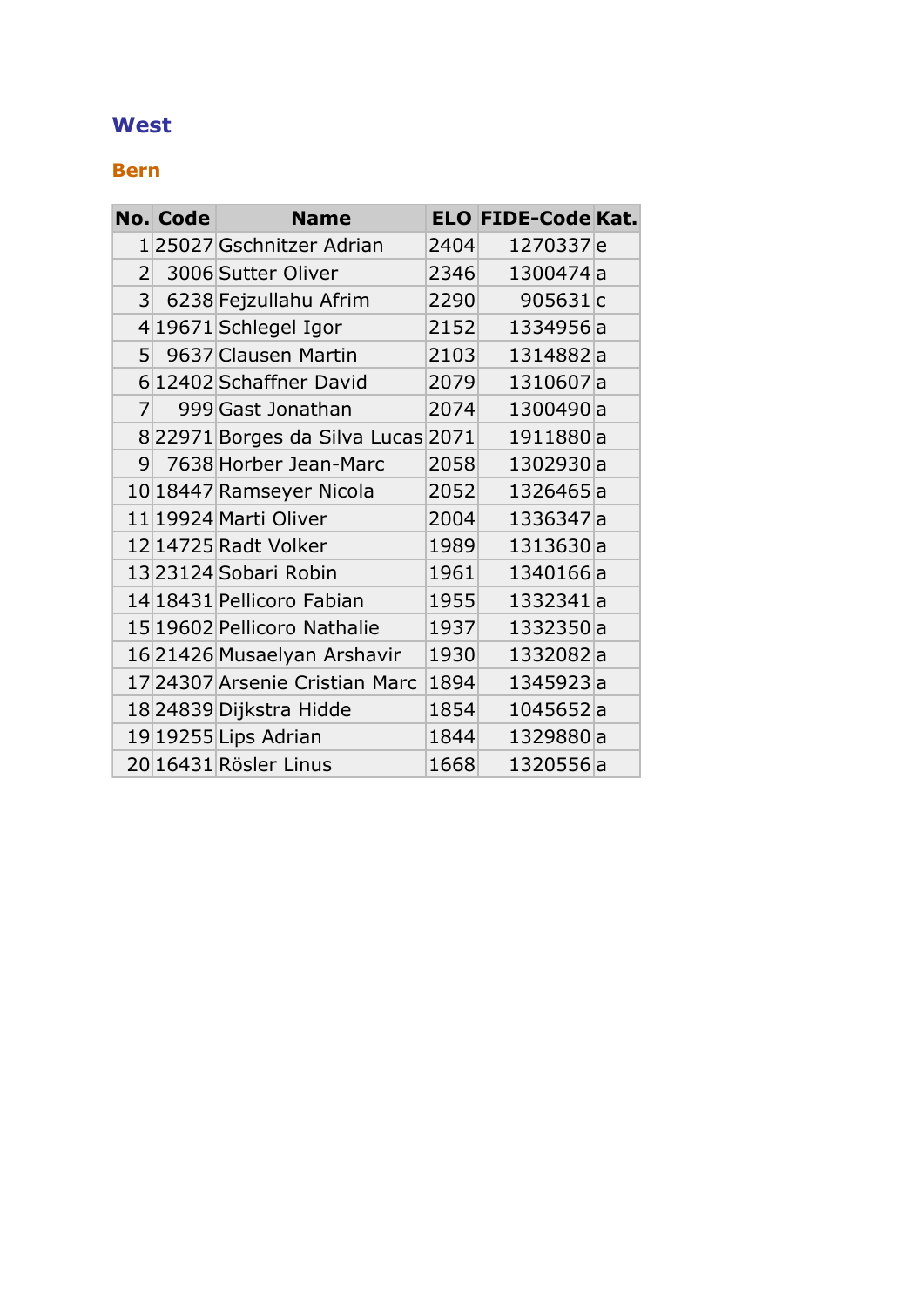#### **Biel**

|                 | <b>No. Code</b> | <b>Name</b>                     |      | <b>ELO FIDE-Code Kat.</b> |  |
|-----------------|-----------------|---------------------------------|------|---------------------------|--|
|                 |                 | 1 17445 Rohrer Christophe       | 2264 | 1326546a                  |  |
| 2 <sup>1</sup>  |                 | 8656 Georg Michel               | 2260 | 1302337a                  |  |
|                 |                 | 3 2524 Nideröst Bruno           | 2258 | 1303520a                  |  |
|                 |                 | 4 15232 Lienhard Alex           | 2218 | 1307002a                  |  |
|                 |                 | 516403 Kudryavtsev Eugène       | 2215 | 1315374a                  |  |
| 6               |                 | 9670 Bohnenblust Simon          | 2151 | 1304666a                  |  |
| 7 <sup>1</sup>  |                 | 119 Altyzer Lucien              | 2107 | 1309366a                  |  |
|                 |                 | 8 19516 Lucca Kevin             | 2060 | 1330187a                  |  |
| 9 <sub>l</sub>  |                 | 993 Burkhalter Alfred           | 1975 | 1304488a                  |  |
|                 |                 | 10 1218 Bracher Jürg            | 1952 | 1337521a                  |  |
| 11              |                 | 9104 Corbat Philippe            | 1938 | 1304496a                  |  |
|                 |                 | 12 15495 Bürki Gilles           | 1925 | 1313541a                  |  |
| 13 <sup>°</sup> |                 | 8449 Wiesmann Dominique         | 1914 | 1308262a                  |  |
|                 |                 | 14 19303 De Jonckheere Cyrill   | 1914 | 1330160a                  |  |
| 15 <sup>1</sup> |                 | 69 Kälberer Rudolf              | 1906 | 1321498a                  |  |
|                 |                 | 16 13256 Grandjean Maria        | 1885 | 1300970a                  |  |
|                 |                 | 17 15666 Lienhard Andreas       | 1852 | 1313592a                  |  |
|                 |                 | 18 21912 Ambardanishvili Giorgi | 1752 | 1336096b                  |  |
|                 |                 | 19 6668 Hadorn Rudolf           | 1628 | 1319850a                  |  |
|                 |                 | 20 19647 De Jonckheere Roger    | 1591 | 1330179a                  |  |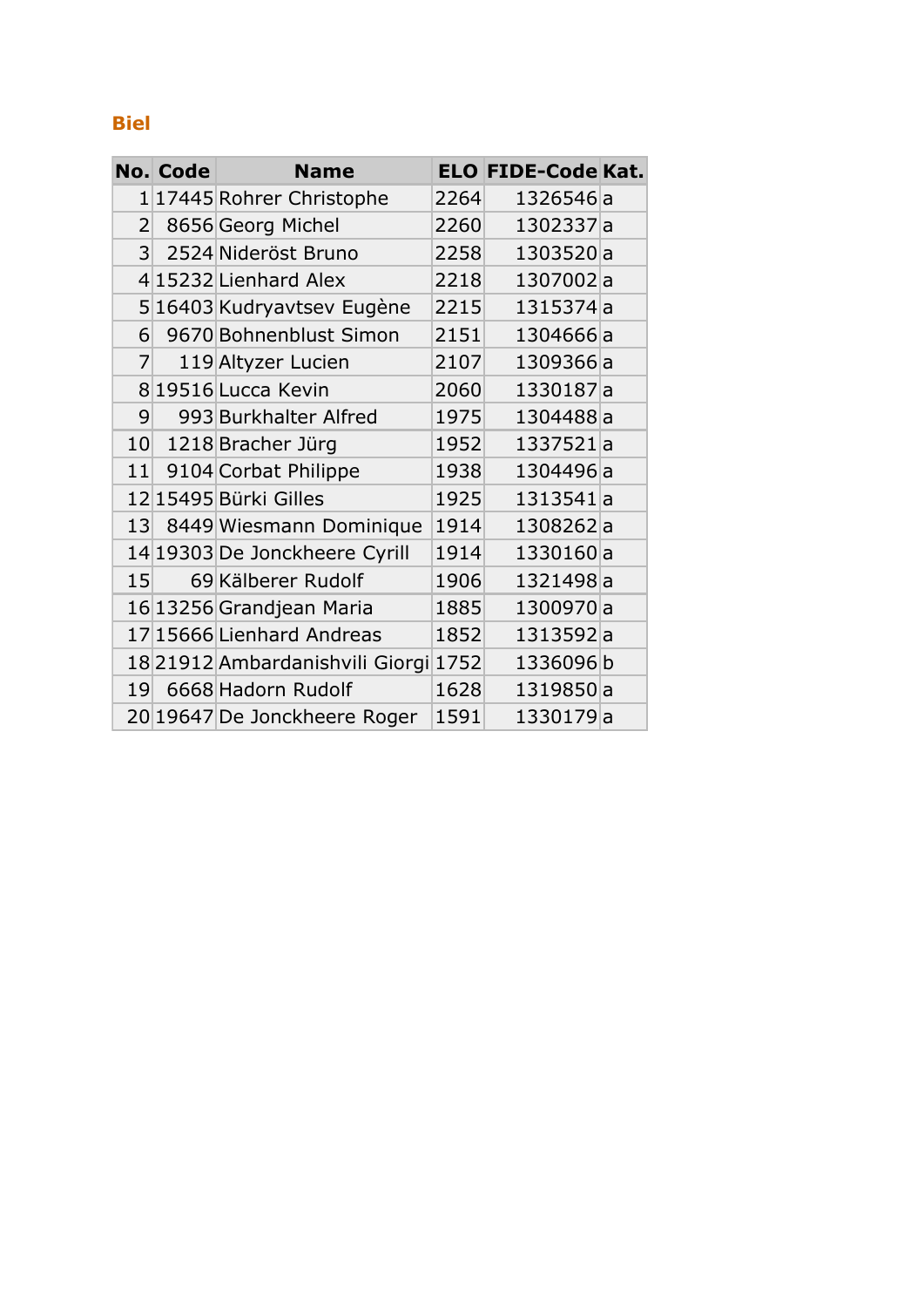#### **Bois-Gentil**

|                | No. Code | <b>Name</b>                      |      | <b>ELO FIDE-Code Kat.</b> |   |
|----------------|----------|----------------------------------|------|---------------------------|---|
|                |          | 1 13664  Colmenares Aurelio      | 2310 | 1308629a                  |   |
| $\overline{2}$ |          | 8469 Masserey Yvan               | 2277 | 1301560a                  |   |
|                |          | 3 11657 Schmid Pablo             | 2223 | 1315730b                  |   |
| $\overline{4}$ |          | 387 Cadei Frédéric               | 2134 | 1318322a                  |   |
|                |          | 5 5710 De la Rosa Damian         | 2077 | 1302540a                  |   |
|                |          | 6 7384 Bieri Christian           | 2068 | 1303813a                  |   |
|                |          | 7 7909 Kupalov Igor              | 2038 | 1310925b                  |   |
|                |          | 824395 Shahmammadli Safkhan 1982 |      | 1347284b                  |   |
|                |          | 9 11243 Rincon José-Maria        | 1978 | 1311239a                  |   |
|                |          | 10 24612 Bruscoli Francesco      | 1965 | 1346210a                  |   |
|                |          | 11 24554 Koroteeva Ksenia        | 1963 | 24126608b                 |   |
|                |          | 12 13734 Müllhaupt Philippe      | 1960 | 1303945a                  |   |
|                |          | 13 2352 Bogousslavsky Quentin    | 1959 | 1314785a                  |   |
|                |          | 14 10353 Katona Michel           | 1921 | 1322150a                  |   |
|                |          | 15 19464 LOUIS Guillaume         | 1899 | 1345591a                  |   |
|                |          | 16 18062 Stephanus Olivier       | 1877 | 1321757a                  |   |
|                |          | 17 25481 Titov Dmitrii           | 1863 | 1348329b                  |   |
|                |          | 18 2319 Schaerer Marc            | 1857 | 1309129a                  |   |
|                |          | 19 19629 Wehrli Tobias           | 1812 | 1333364a                  |   |
|                |          | 20 26081 Baghirov Rasul          |      |                           | b |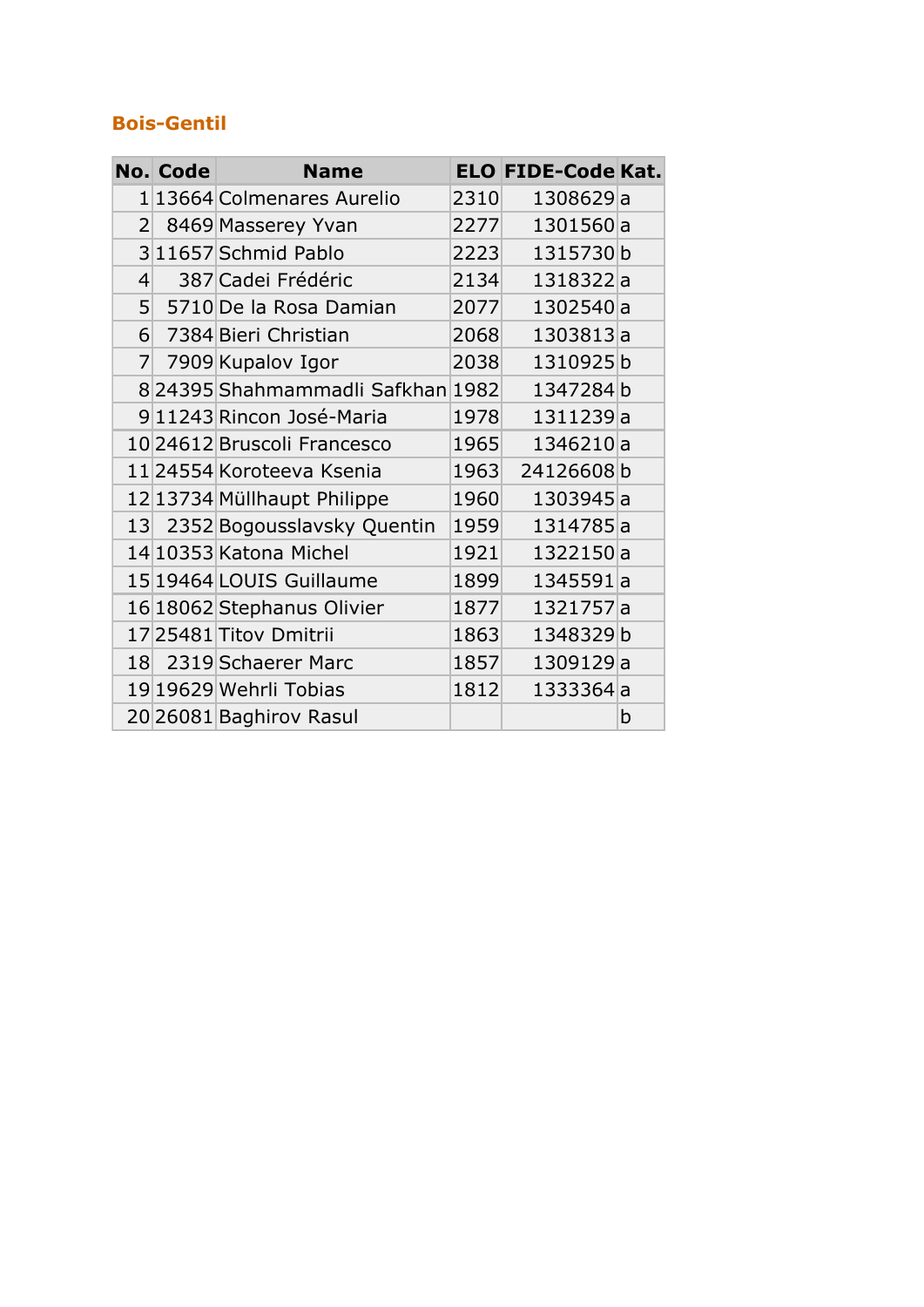#### **Echallens II**

|                | <b>No. Code</b> | <b>Name</b>                       |      | <b>ELO FIDE-Code Kat.</b> |  |
|----------------|-----------------|-----------------------------------|------|---------------------------|--|
|                |                 | 1 19466 Valles Manuel             | 2342 | 649201 <sub>e</sub>       |  |
| $\overline{2}$ |                 | 4526 Ambrosini Nicola             | 2236 | 1303848a                  |  |
|                |                 | 3 14276 Vesin Jean-Robert         | 2212 | 600300d                   |  |
|                |                 | 4 14354 Duratti Lindo             | 2186 | 620955b                   |  |
|                |                 | 5 2622 Vianin Pascal              | 2153 | 1301799a                  |  |
|                |                 | 621287 Carré Sylvain              | 2134 | 642118 <sub>e</sub>       |  |
| $\overline{7}$ |                 | 3072 Steenhuis Jan                | 2091 | 1308777a                  |  |
|                |                 | 8 15585 Grillon Cédric            | 2055 | 1302906a                  |  |
| 9 <sup>°</sup> |                 | 583 Bertola Georges               | 1999 | 1307967a                  |  |
|                |                 | 10 8729 Coletta Stéphane          | 1961 | 1309056a                  |  |
|                |                 | 11 21724 Gemelli Romain           | 1947 | 1336401a                  |  |
|                |                 | 12 21517 Papaux Steve             | 1933 | 1337602a                  |  |
|                |                 | 13 2651 Lopez Manuel              | 1921 | 1306324a                  |  |
|                |                 | 14 18071 Cordey Loïc              | 1911 | 1323784a                  |  |
|                |                 | 15 21618 Rolle Pascal             | 1876 | 655538b                   |  |
|                |                 | 16 25587 Pheng Wissam             | 1864 | 26008505b                 |  |
|                |                 | 17 19663 Cordey Colin             | 1776 | 1332287a                  |  |
|                |                 | 18 23239 Palmonella Valentin 1752 |      | 1345001a                  |  |
|                |                 | 19 16024 Laffely Sacha            | 1591 | 134179204a                |  |
|                |                 | 20 24069 Haas Anthony             | 1586 | 1346407a                  |  |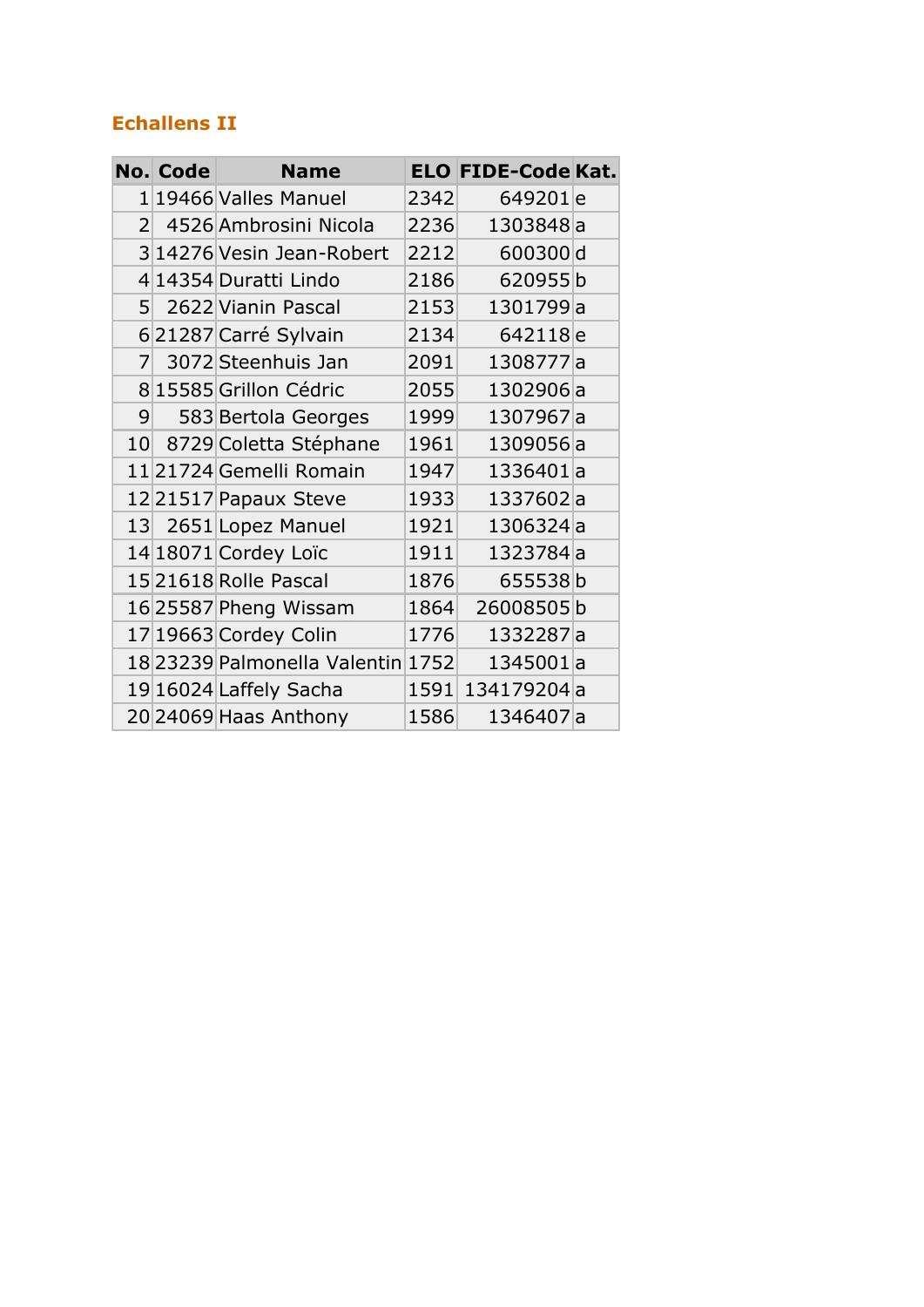#### **Payerne**

|                 | <b>No. Code</b> | <b>Name</b>                |      | <b>ELO FIDE-Code Kat.</b> |  |
|-----------------|-----------------|----------------------------|------|---------------------------|--|
|                 |                 | $1 19505 $ Stijve Theo     | 2342 | 1331132a                  |  |
|                 |                 | 215508 Stoeri Simon        | 2271 | 1315862a                  |  |
|                 |                 | 3 16394 De Seroux Camille  | 2161 | 1305620a                  |  |
|                 |                 | 4 15377 Zarri Florian      | 2139 | 1301357a                  |  |
|                 |                 | 5 16215 Stoeri Laura       | 2136 | 1304313a                  |  |
|                 |                 | 6 17278 Duruz Noé          | 2123 | 1325965a                  |  |
| 7               |                 | 3052 Schneuwly Achim       | 2053 | 1303252a                  |  |
|                 |                 | 8 19666 Stijve Niels       | 2014 | 1331124a                  |  |
|                 |                 | 9 16130 Bonferroni Thierry | 1986 | 1306812a                  |  |
|                 |                 | 10 18144 Hofmann Colin     | 1965 | 1324454a                  |  |
|                 |                 | 11 1719 Gisler Maurice     | 1940 | 1316435a                  |  |
|                 |                 | 12 22928 Zargarov Mikayel  | 1937 | 1342410a                  |  |
|                 |                 | 13 5526 Gendre Stéphane    | 1922 | 1307207a                  |  |
|                 |                 | 14 22732 Rotunno Flavio    | 1909 | 1338528a                  |  |
| 15 <sup>1</sup> |                 | 1113 Dorand Jean-Pierre    | 1905 | 1317385a                  |  |
|                 |                 | 16 18041 Overney Luca      | 1892 | 1323806a                  |  |
|                 |                 | 1721052 Python Noé         | 1885 | 1337637a                  |  |
|                 |                 | 18 19534 Berchtold Alex    | 1788 | 1339419 <sub>a</sub>      |  |
|                 |                 | 19 13757 Rochat Vivian     | 1753 | 1329111a                  |  |
|                 |                 | 20 23134 Hauser Armando    | 1748 | 1340514a                  |  |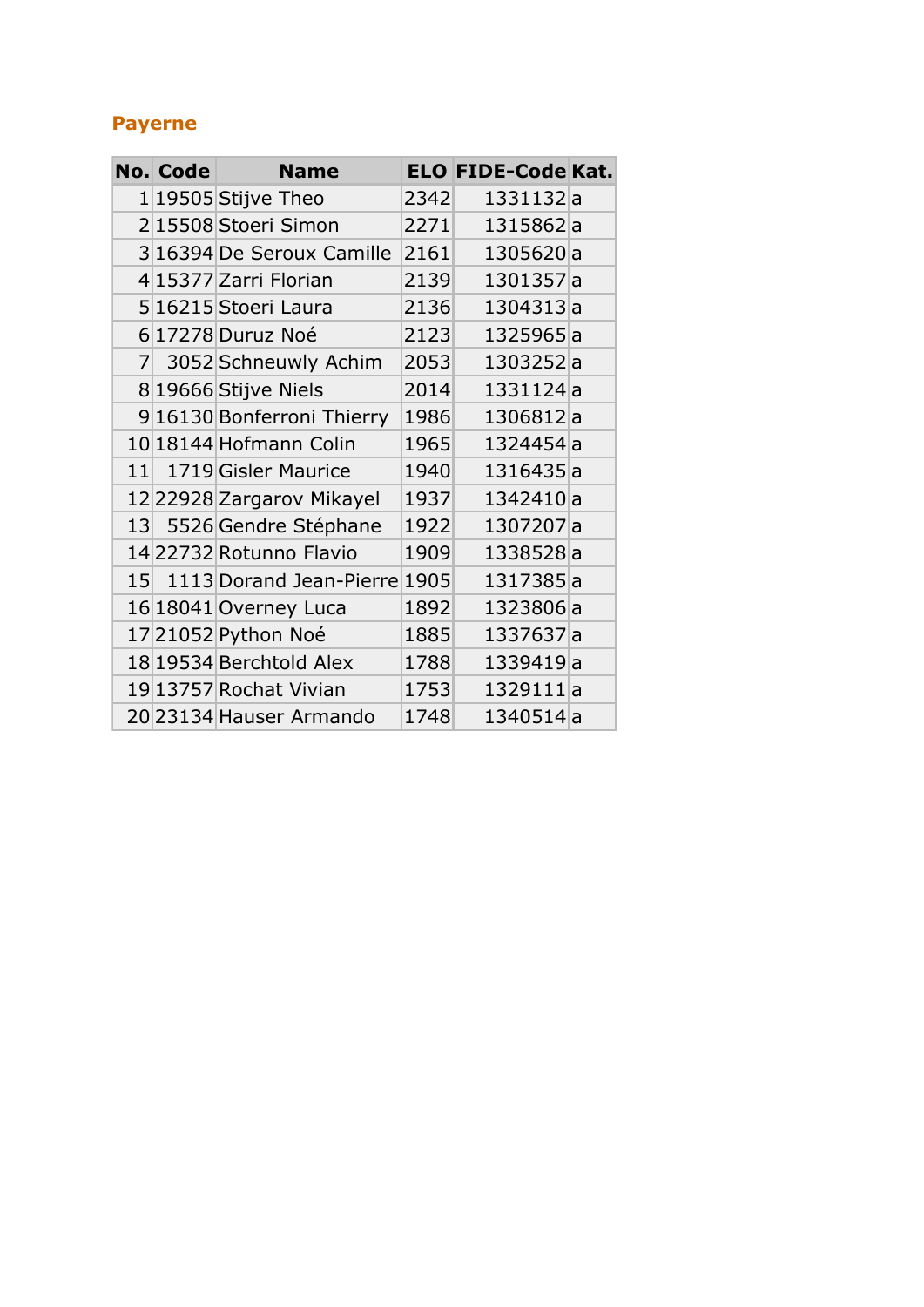#### **Riehen II**

|                 | <b>No. Code</b> | <b>Name</b>                               |      | <b>ELO FIDE-Code Kat.</b> |  |
|-----------------|-----------------|-------------------------------------------|------|---------------------------|--|
| $\mathbf{1}$    |                 | 9206 Werner Clemens                       | 2316 | 4604636c                  |  |
| $\overline{2}$  |                 | 241 Rüfenacht Matthias                    | 2291 | 1300300a                  |  |
| 3               |                 | 19 Wirthensohn Heinz                      | 2272 | 1300059a                  |  |
| $\overline{4}$  |                 | 820 Kiefer Gerhard                        | 2254 | 4606965e                  |  |
|                 |                 | 5 12821 Herbrechtsmeier Christof          | 2206 | 4603737c                  |  |
| 6               |                 | 36 Ammann Philipp                         | 2174 | 1300482a                  |  |
|                 |                 | 7 19783 Schwarz Arnd-Rüdiger              | 2174 | 4650999f                  |  |
| 8 <sup>1</sup>  |                 | 7544 Giertz Niklaus                       | 2164 | 1300580a                  |  |
|                 |                 | 9 18518 Dill Xaver                        | 2163 | 1330950a                  |  |
|                 |                 | 10 25995 Deutschmann Matthias             | 2161 | 4645626f                  |  |
|                 |                 | 11 24781 Resa Tobias                      | 2136 | 24687642f                 |  |
|                 |                 | 12 17587 Pommerehne Michael               | 2097 | 24680974f                 |  |
| 13 <sup>°</sup> |                 | 1074 Luginbühl Robert                     | 2095 | 1330365a                  |  |
|                 |                 | 14 17682 Schwierskott Marc                | 2070 | 4628055f                  |  |
| 15              |                 | 243 Erismann Peter                        | 2031 | 1300750a                  |  |
|                 |                 | 16 24902 Kasipour Azbari Seyed Arvin 2030 |      | 22501657f                 |  |
| 17              |                 | 1061 Deubelbeiss René                     | 2011 | 1308912a                  |  |
|                 |                 | 18 22117 Doetsch-Thaler Nicos             | 1993 | 1337599a                  |  |
| 19              |                 | 6385 Ernst Rolf                           | 1978 | 4611101a                  |  |
| 20              |                 | 646 Staechelin Ruedi                      | 1977 | 1304070a                  |  |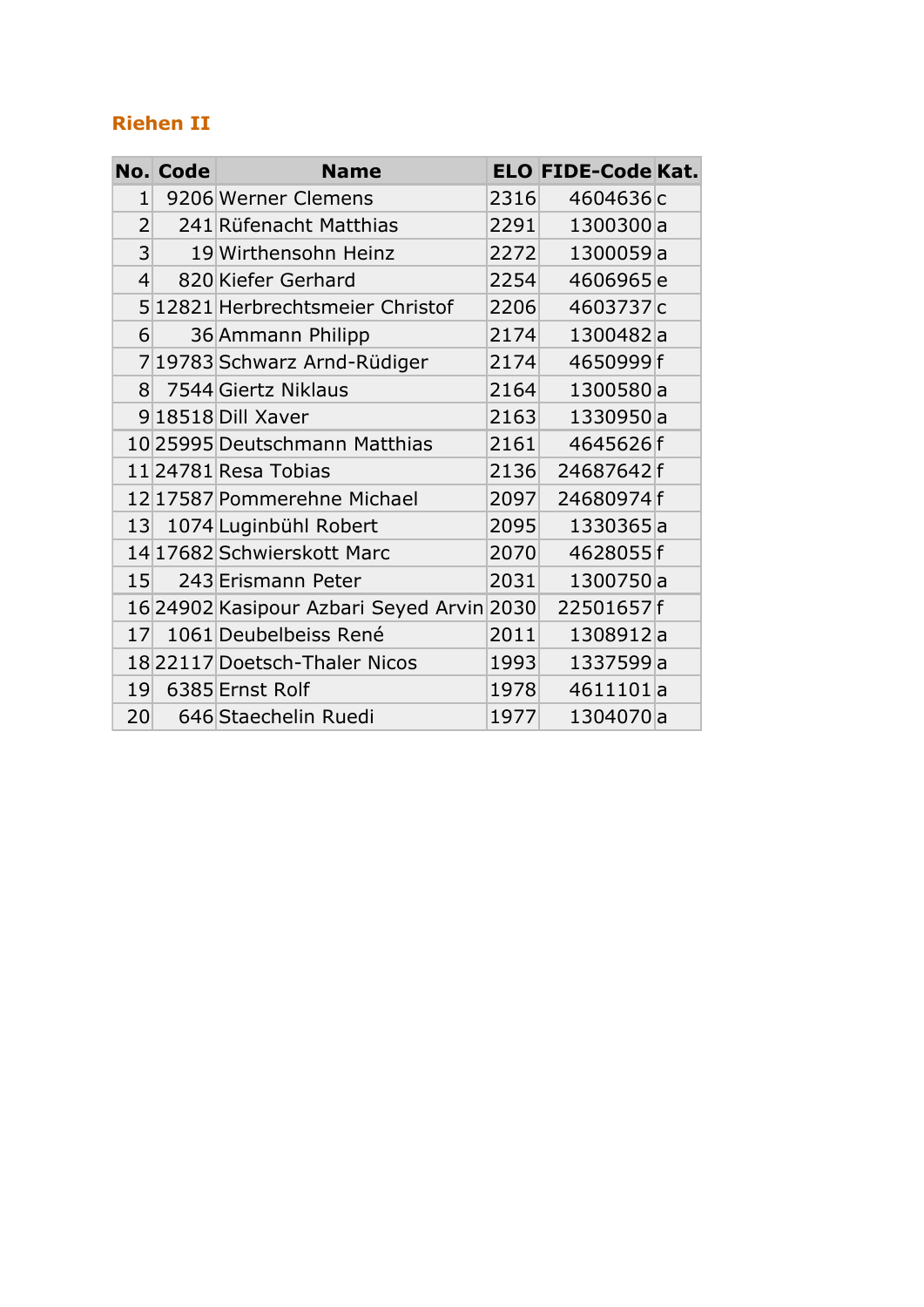#### **Schwarz-Weiss Bern**

|                 | <b>No. Code</b> | <b>Name</b>                             |      | <b>ELO FIDE-Code Kat.</b> |  |
|-----------------|-----------------|-----------------------------------------|------|---------------------------|--|
| $1\vert$        |                 | 257 Klauser Markus                      | 2368 | 1300334a                  |  |
|                 |                 | 212217 Löffler Markus                   | 2256 | 4604822b                  |  |
|                 |                 | 3 8748 Curien Nicolas                   | 2247 | 1301101f                  |  |
|                 |                 | 4 16908 Boffa Mauro                     | 2204 | 1310330f                  |  |
|                 |                 | 5 16711 Schweizer Simon                 | 2190 | 1325361f                  |  |
|                 |                 | 6 23925 Dobschat Benjamin               | 2182 | 4695283f                  |  |
| 7 <sup>1</sup>  |                 | 9830 Salzgeber Frank                    | 2172 | 1304860f                  |  |
|                 |                 | 8 12346 Andrist Pascal                  | 2147 | 1308718f                  |  |
|                 |                 | 915452 Turkmani Julian                  | 2117 | 1317172f                  |  |
|                 |                 | 10 18482 Papakonstantinou Spyridon 2112 |      | 4206541f                  |  |
|                 |                 | 11 6494 Ramseyer Thomas                 | 2084 | 1326473f                  |  |
|                 |                 | 12 17437 Schweizer Samuel               | 2057 | 1325353f                  |  |
|                 |                 | 13 16313 Dietiker Manuel                | 2055 | 1317377f                  |  |
|                 |                 | 14 17051 Balzer Lars                    | 2033 | 4646452f                  |  |
| 15 <sup>1</sup> |                 | 636 Leutwyler Mathias                   | 2028 | 1311158f                  |  |
|                 |                 | 16 17159 Schädler Karin                 | 1989 | 24634778f                 |  |
| 17 <sup>°</sup> |                 | 312 Rickly Matthieu                     | 1977 | 1303406f                  |  |
|                 |                 | 18 18918 Urwyler Nikash                 | 1959 | 1325957f                  |  |
| 19              |                 | 8340 Berger Matthias                    | 1955 | 1326589f                  |  |
|                 |                 | 20 23266 Zafeiridis Athanasios          | 1901 | 25849166f                 |  |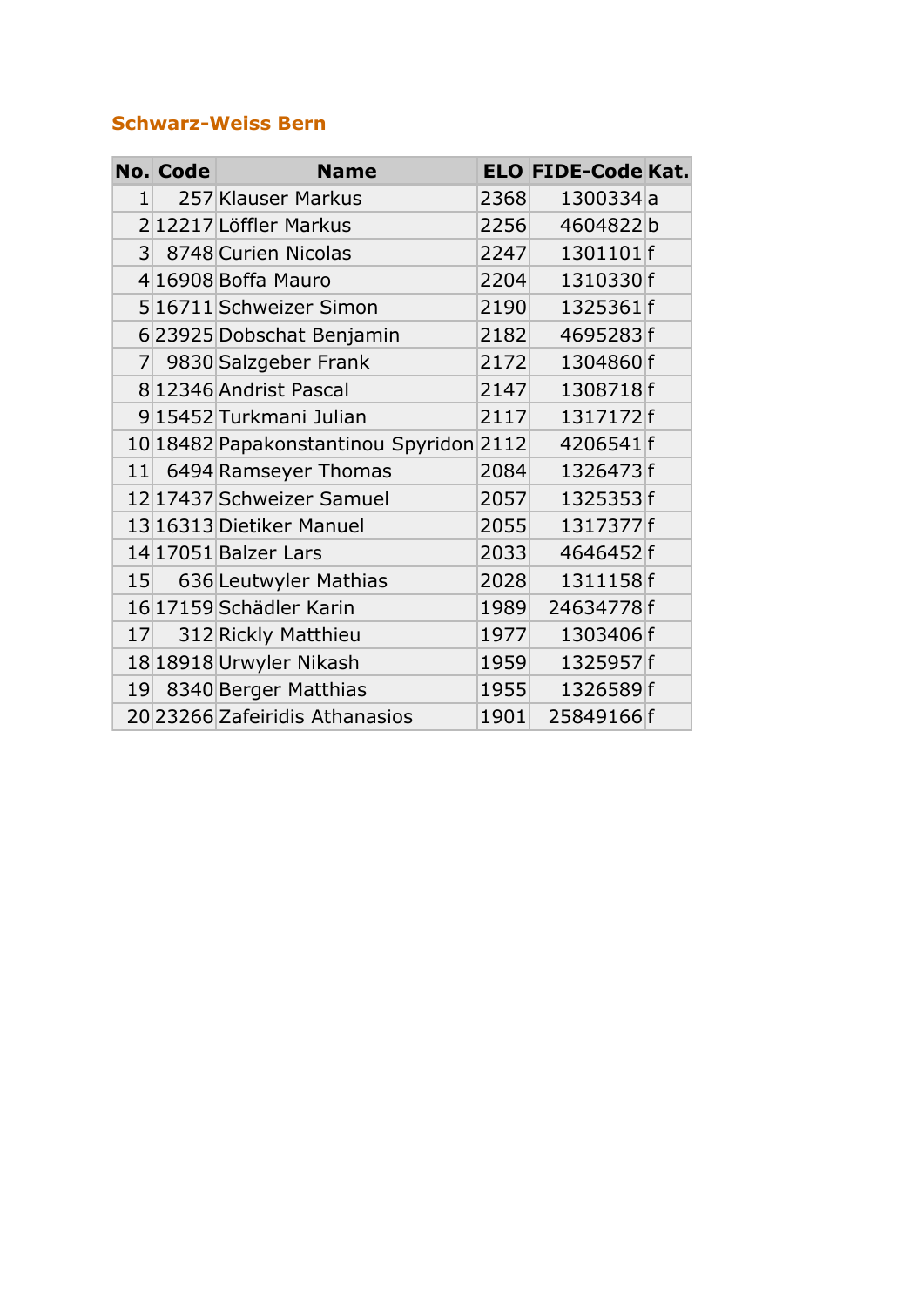#### **Solothurn**

|                 | <b>No. Code</b> | <b>Name</b>                      |      | <b>ELO FIDE-Code Kat.</b> |   |
|-----------------|-----------------|----------------------------------|------|---------------------------|---|
|                 |                 | 1 17446  Ovseyevych Sergey       | 2588 | 14101866e                 |   |
|                 |                 | 2 13539 Schiendorfer Emanuel     | 2303 | 1309889a                  |   |
|                 |                 | 3 12613 Muheim Lukas             | 2293 | 1309498a                  |   |
| 4               |                 | 5031 Flückiger Thomas            | 2229 | 1318470a                  |   |
| 5 <sup>1</sup>  |                 | 1347 Schwägli Bruno              | 2219 | 1300695a                  |   |
| 6 <sup>1</sup>  |                 | 6168 Habibi Ali                  | 2192 | 4604393d                  |   |
|                 |                 | 7 14079 Schiendorfer Florian     | 2187 | 1312960a                  |   |
|                 |                 | 8 13000 Muheim Sebastian         | 2185 | 1311425a                  |   |
|                 |                 | 9 17619 Krebs Samuel             | 2118 | 1331981a                  |   |
| 10              |                 | 8930 Fischer Marcel              | 2089 | 1310720a                  |   |
| 11              |                 | 295 Muheim Markus                | 2065 | 1307495a                  |   |
|                 |                 | 12 1932 Rothen Mauro             | 1960 | 1324349a                  |   |
| 13              |                 | 787 Thomi Peter                  | 1907 | 1315927a                  |   |
|                 |                 | 14 916 Meier Anton               | 1862 | 1320602a                  |   |
| 15 <sup>1</sup> |                 | 3248 Romancuk Franjo             | 1745 |                           | a |
|                 |                 | 16 14491 Ruh Bernhard            | 1744 |                           | a |
| 17              |                 | 2374 Lüthi Walter                | 1741 | 1334700a                  |   |
| 18              |                 | 4753 Schiendorfer Alexander 1717 |      | 1313150a                  |   |
|                 |                 | 1925381 Müller Lionel            | 1692 |                           | a |
|                 |                 | 20 13182 Späti Kurt              | 1690 | 1319973a                  |   |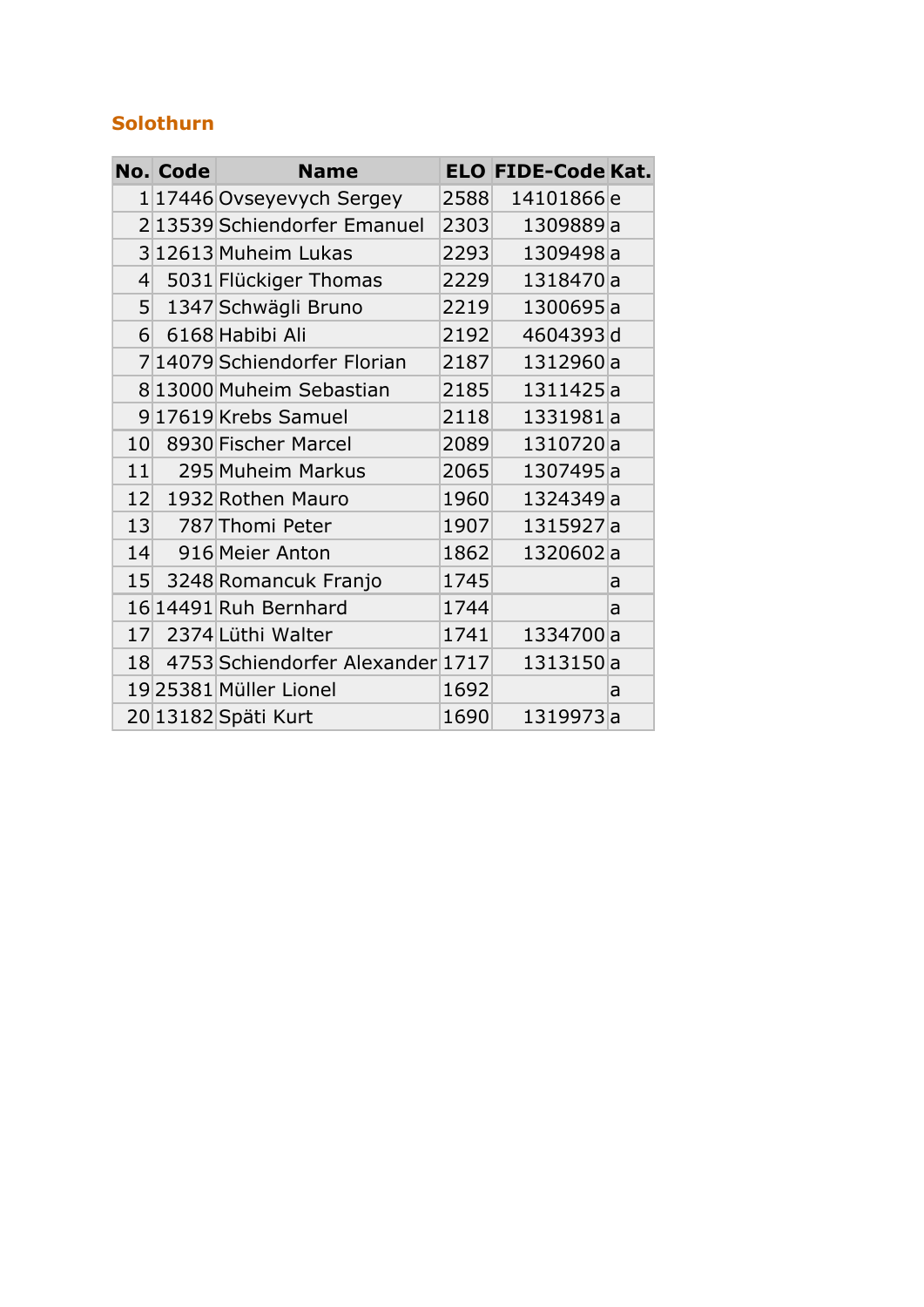#### **Trubschachen**

|                 | <b>No. Code</b> | <b>Name</b>                         |      | <b>ELO FIDE-Code Kat.</b> |  |
|-----------------|-----------------|-------------------------------------|------|---------------------------|--|
|                 |                 | 1 24123 Noe Christopher             | 2542 | 24692018e                 |  |
|                 |                 | 213746 Filipovic Branko             | 2330 | 14507951a                 |  |
|                 |                 | 323688 Becker Dirk                  | 2289 | 12938564f                 |  |
|                 |                 | 4 13567 Plesec Damjan               | 2287 | 14600161b                 |  |
| 5 <sup>1</sup>  |                 | 83 Känel Hansjürg                   | 2285 | 1300440a                  |  |
| 61              |                 | 1462 Scherer Max                    | 2267 | 4620534c                  |  |
| 7 <sup>1</sup>  |                 | 2772 Milosevic Goran                | 2250 | 1304119a                  |  |
| 8 <sup>1</sup>  |                 | 1937 Adler Joël                     | 2229 | 1300563a                  |  |
| 9 <sup>°</sup>  |                 | 1821 Simon Ralf-Axel                | 2136 | 4603125c                  |  |
|                 |                 | 10 10462 Heinatz Gundula            | 2130 | 4612434a                  |  |
|                 |                 | 11 15062 Wyss Reto                  | 2091 | 1314521a                  |  |
|                 |                 | 12 10492 Ramseier Jana              | 2045 | 1302329a                  |  |
| 13              |                 | 951 Haldemann Paul                  | 2036 | 1301705a                  |  |
|                 |                 | 14 3657 Lazar Angelik               | 1950 | 1327445a                  |  |
| 15 <sup>1</sup> |                 | 1596 Moser Reto                     | 1929 | 1322834a                  |  |
| 16              |                 | 4690 Thuner Simon                   | 1914 | 1306995a                  |  |
| 17 <sup>°</sup> |                 | 5308 Thuner Stefan                  | 1911 | 1302116a                  |  |
|                 |                 | 18 18676 Sivanandan Kirushanth 1909 |      | 1334174a                  |  |
|                 |                 | 19 8654 Felder Thomas               | 1834 | 1310429a                  |  |
|                 |                 | 20 22299 Haldimann Matthew          | 1731 | 1336959a                  |  |